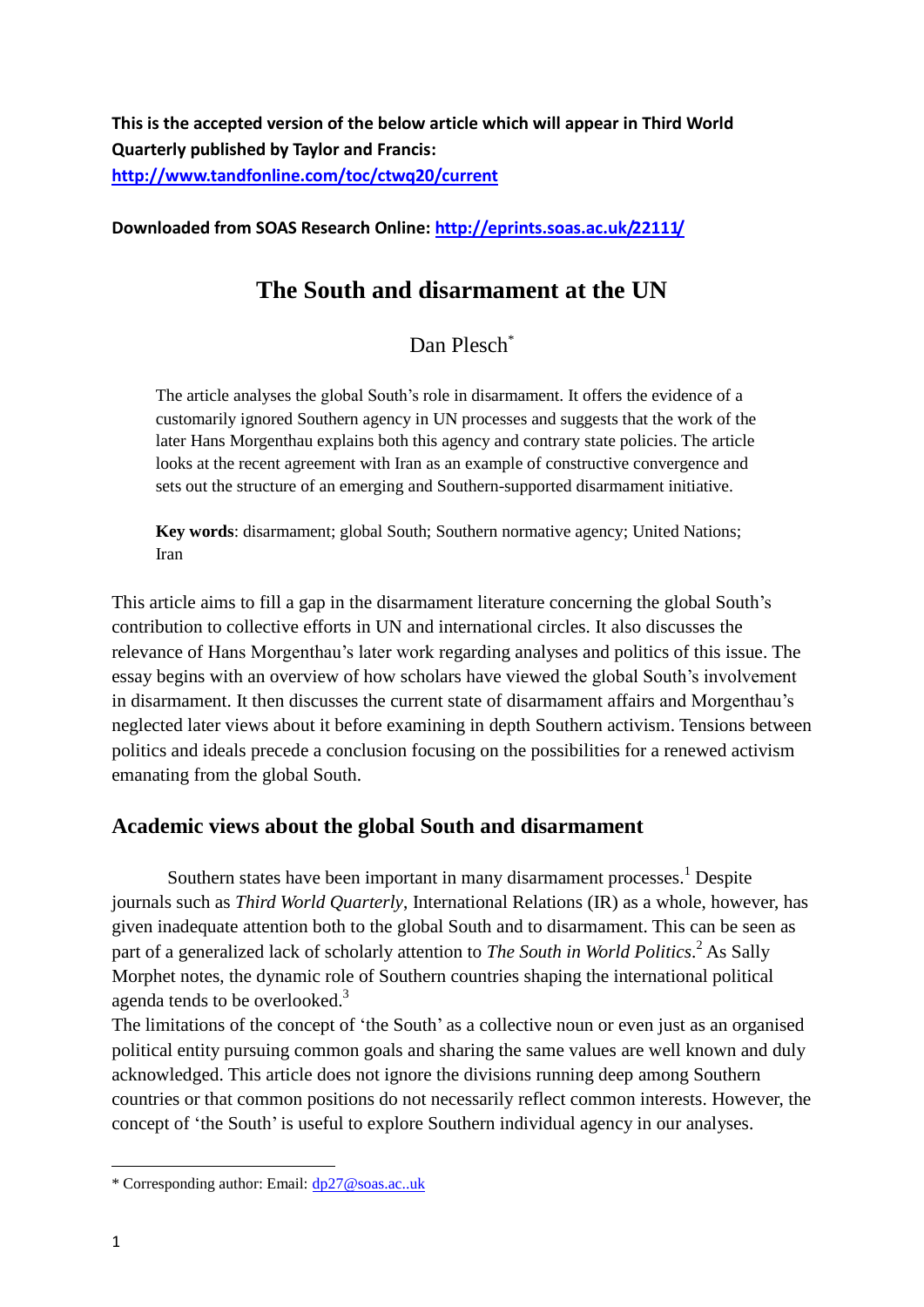This article examines four academic journals (*Millennium*, *Review of International Studies*, *International Studies Quarterly*, and *World Politics*) to determine the extent to which the topic of disarmament receives scholarly attention. It fundamentally is an examination of discourse systems of signification through looking for a key term: 'disarmament' and its related and contested counterpart 'arms control'.<sup>4</sup>

A survey of the *Millennium* illustrates the near invisibility of disarmament in the academy. This journal is especially useful for our purposes. First, it is highly regarded in IR. Second, it has a large number of articles and book reviews. Third, it has an editorial board of students that rotates each year making it less prone to editorial stasis and more open to a variety of ideas. Fourth, its theoretical perspective is generally critical and constructivist in nature tending to make it more receptive to ideas critical of established Western orthodoxy. However, the evidence demonstrates a self-imposed silence within *Millennium* on the subject of disarmament.

From 1971 to 2010, out of more than 4,000 articles and book reviews, only 25 included 'arms control' in the title, with 14 'disarmament' (hence, 39 in total).<sup>5</sup> Table 1 summarises this 39-year period.<sup>6</sup>

|                | 1970s | 1980s | 1990s | 2000s | <b>Total</b>   |
|----------------|-------|-------|-------|-------|----------------|
| 'Arms Control' |       |       |       |       | 25             |
| 'Disarmament'  |       |       |       |       | $\overline{4}$ |
| <b>Total</b>   |       | 18    |       |       | 39             |

Table 1: *Millennium*

However, to retain focus on the key issue here, the number of articles and book reviews is less than 1 per cent of the total articles in the journal. The near vacuum on disarmament indicates not a failure of a journal but of the discipline whose yearly ebbs and flows ensure a regular and frequent influx of what is new. Intriguingly, in 2011 a *Millennium* prize was awarded to an article on disarmament. However, this contemporary soloist does not fill the near silence of the previous forty years.

The critical and constructivist approaches of the journal seek to develop alternatives to mainstream realism and liberalism. Thus, it occupies a space where one might find intellectual voices that are in harmony with the view of the wider international community of states at the United Nations, especially of the General Assembly but at variance with dominant views within the major powers. A normative rationale or explanation can be found in the critique of the securitization theory of the Copenhagen School that argues that the theory creates that which it is supposed to reduce.<sup>7</sup> In other words, it seems preferable to hope a problem goes away by ignoring it.

The same exercise was repeated with three other mainstream IR journals: *Review of International Studies*, *International Studies Quarterly*, and *World Politics*. The results were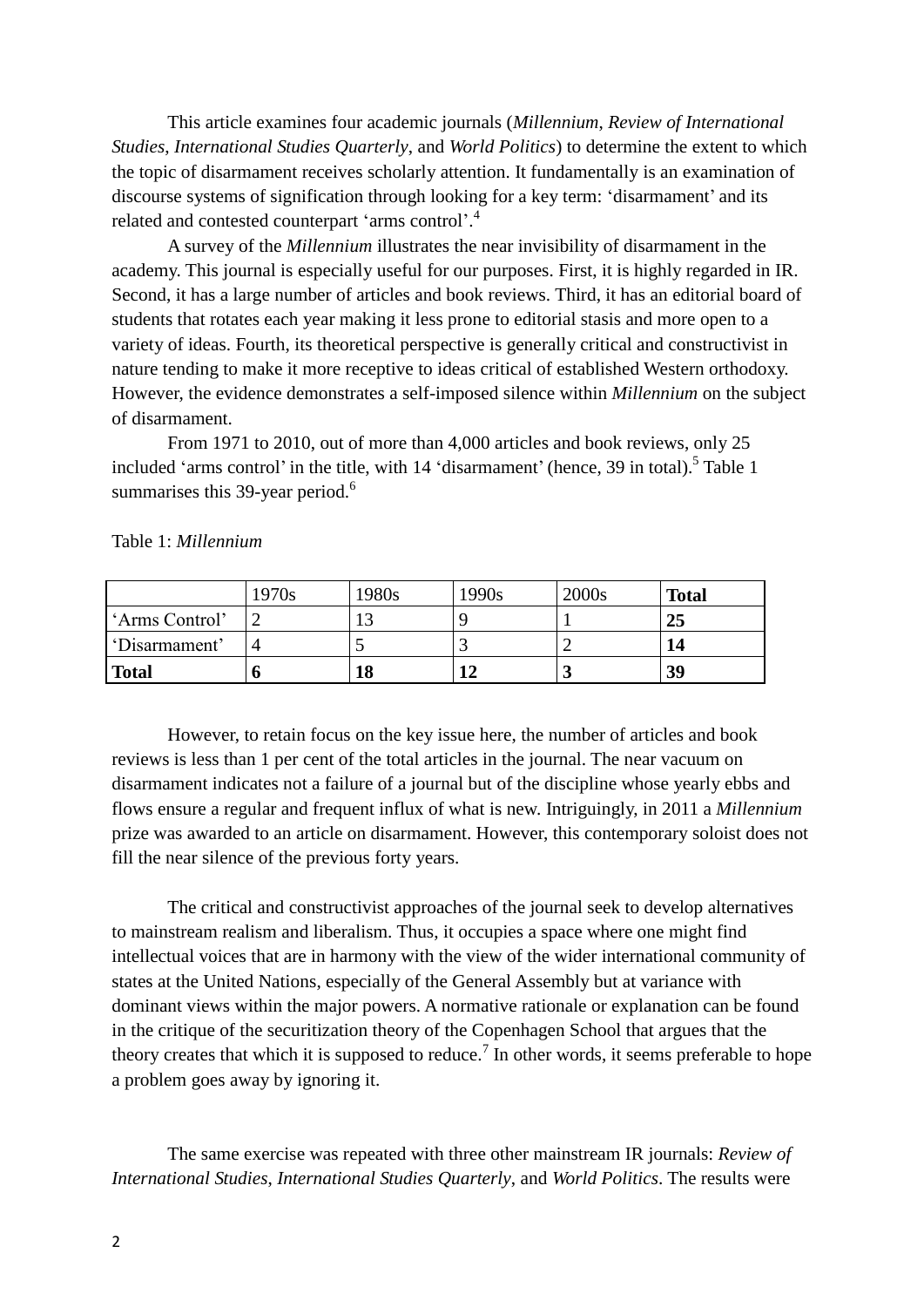even more striking than in *Millennium*. Table 2 shows that the *Review of International Studies*  published only two articles with 'arms control' in the title and two with 'disarmament' — or four pieces in almost a half-century. Table 3 documents that *International Studies Quarterly*  in a longer period only had a total of five articles, two including 'disarmament' and three ‗arms control'. Table 4 shows that *World Politics*, in close to seven decades, had 16 articles, eight each with 'arms control' or 'disarmament'.

|              | 1970s | 1980s | 1990s | 2000s | 2010 <sub>s</sub> | <b>Total</b> |
|--------------|-------|-------|-------|-------|-------------------|--------------|
| 'Arms        |       |       |       |       |                   |              |
| Control'     |       |       |       |       |                   |              |
| Disarmament  |       |       |       |       |                   |              |
|              |       |       |       |       |                   |              |
| <b>Total</b> |       |       |       |       |                   |              |

Table 2: *Review of International Studies*

| Table 3: International Studies Quarterly |  |
|------------------------------------------|--|
|                                          |  |

|              | 1960s | 1970s | 1980s | 1990s | 2000s | 2010 <sub>s</sub> | <b>Total</b> |
|--------------|-------|-------|-------|-------|-------|-------------------|--------------|
| 'Arms        |       |       |       |       |       |                   |              |
| Control'     |       |       |       |       |       |                   | IJ           |
| 'Disarmam    |       |       |       |       |       |                   |              |
| ent'         |       |       |       |       | U     |                   |              |
| <b>Total</b> |       |       |       |       |       | u                 | J            |

Table 4: *World Politics*

|              | 1950s | 1960s | 1970s | 1980s | 1990s | 2000s | 2010 <sub>s</sub> | <b>Total</b> |
|--------------|-------|-------|-------|-------|-------|-------|-------------------|--------------|
| 'Arms        |       |       |       |       |       |       |                   |              |
| Control'     |       |       |       |       |       |       |                   | 8            |
| 'Disarma     |       |       |       |       |       |       |                   |              |
| ment'        |       | J     |       |       |       |       |                   | 8            |
| <b>Total</b> |       | 10    |       |       |       |       |                   | 16           |

This limited attention given to disarmament by IR scholars has resulted in an intellectual gap in which the global South's role in setting the disarmament agenda and shaping UN-backed policy responses to disarmament issues have gone unnoticed. In fact, despite the intense diplomatic activity on disarmament affairs in the foreign policies of all countries, IR analysts have mainly treated the global South as a marginal and passive actor that largely reacts to changes brought about by the North rather than an agent of change influencing the conduct of world politics. The global South receives more attention in economic and development studies and postcolonial studies but not so much in security and strategic studies except for terrorism and political violence studies.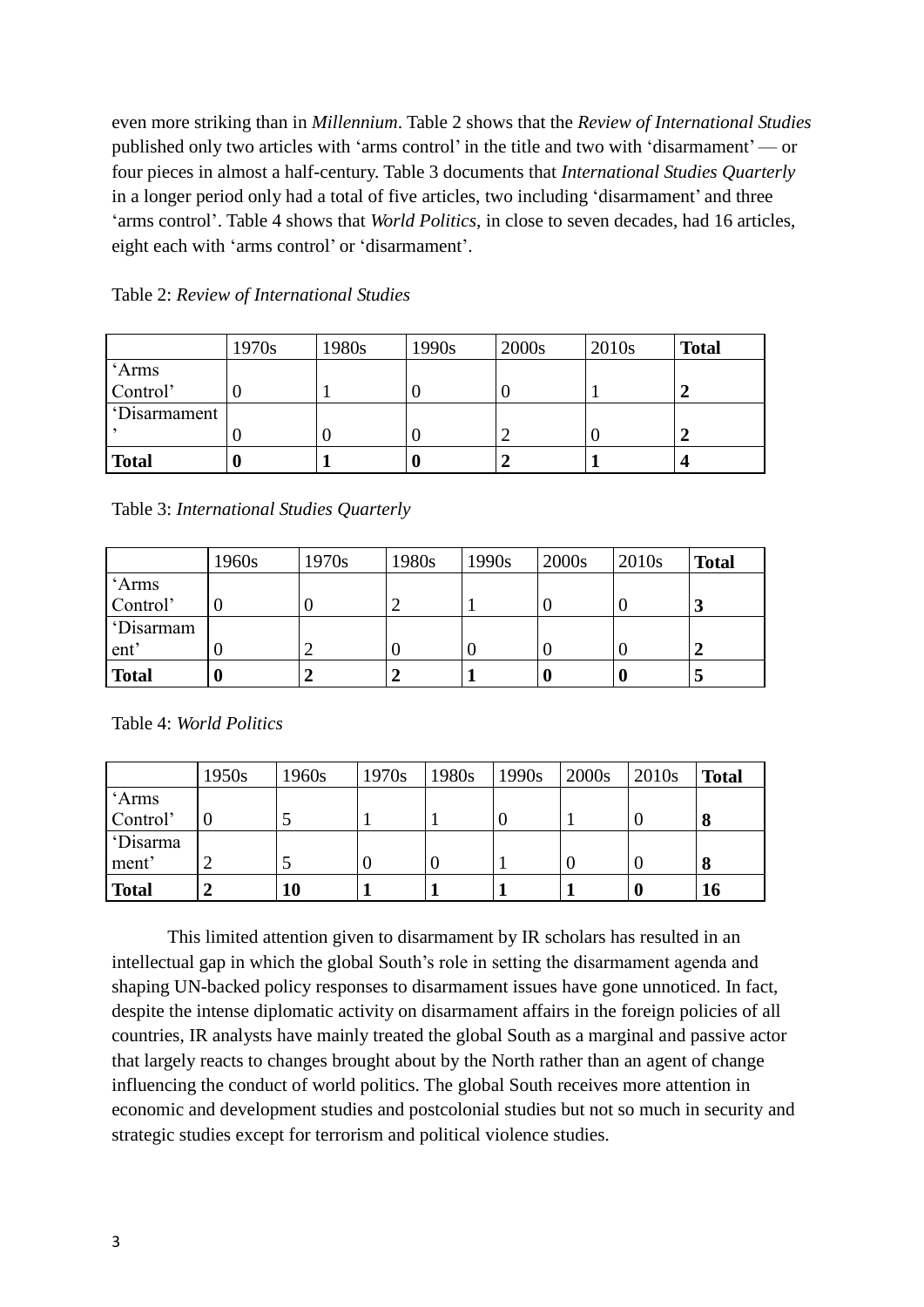During the Cold War, scholarly attention focused on analytical frameworks to better understand East-West political and security dynamics, which left little room for analysing the South's impact on international relations. Southern countries in this period are usually seen in terms of their affiliation with either the Western or Eastern bloc. Following this logic, their role in the conduct of world politics merely reflected the interests of their affiliated blocs and did not conceive the pursuit of separate objectives, especially with regards to disarmament.<sup>9</sup> In other words, the countries of the global South were considered as proxies that superpowers could use as they saw fit in their deadly game of planetary chess.<sup>10</sup> This assumption has contributed to perpetuating the idea that the global South did not count in the conduct of world politics and that Southern countries were disposable assets that were only meant to serve the North's interests. $^{11}$ 

At the heart of this lack of academic interest in disarmament is a clear misunderstanding of achievements. Initiatives of the global South in disarmament, if at all acknowledged, are pictured as background noise coming from a crowd being mildly dissatisfied about the status quo and whose expectations are to be managed rather than taken into account by the North. Moreover, the South's perceived potential for meaningful collective action on superpowers' business was deemed negligible. However, when looked at it more closely, Morphet is closer to the mark:

[T]hrough its assertion of growing strength, particularly in the General Assembly but also the UN agencies, developing countries were able to pass seminal resolutions that effectively took the moral initiative away from the West by ‗grafting' their aims within the recognised framework of universal norms.<sup>12</sup>

A more thorough study of UN disarmament policies will show that the global South has been successful in bringing its interest on disarmament into UN frameworks and influential in crafting UN disarmament policies in line with its aims, as well as generating momentum for multilateral disarmament agreements. Indeed, from the outset the global South developed its own conception of disarmament issues partly based on a sense of military vulnerability vis-à-vis the North; a common understanding that their faith, in the event of a nuclear war, was intrinsically linked as none of them could have escaped the consequences of nuclear explosions; and a common humanitarian interpretation of the principles set forth in the UN Charter.<sup>13</sup> This was notably reflected by the first NAM statement in 1961 and its emphasis on general and complete disarmament.

This article demonstrates that Southern countries have been active in disarmament affairs and have often influenced the outcome of negotiations, thereby having an impact as the result of which Northern countries have renounced the use of certain types of weapons and indirectly reshaped military strategies and security policies. Their involvement in disarmament and weapons controls more generally, at times clashing with each other, takes different forms. Some initiatives are the result of individual efforts as shown by the Costa Rican experience with the export controlling, Arms Trade Treaty (ATT) and the leadership of the then Costa Rican president and Nobel laureate Oscar Arias, who brought the issue of arms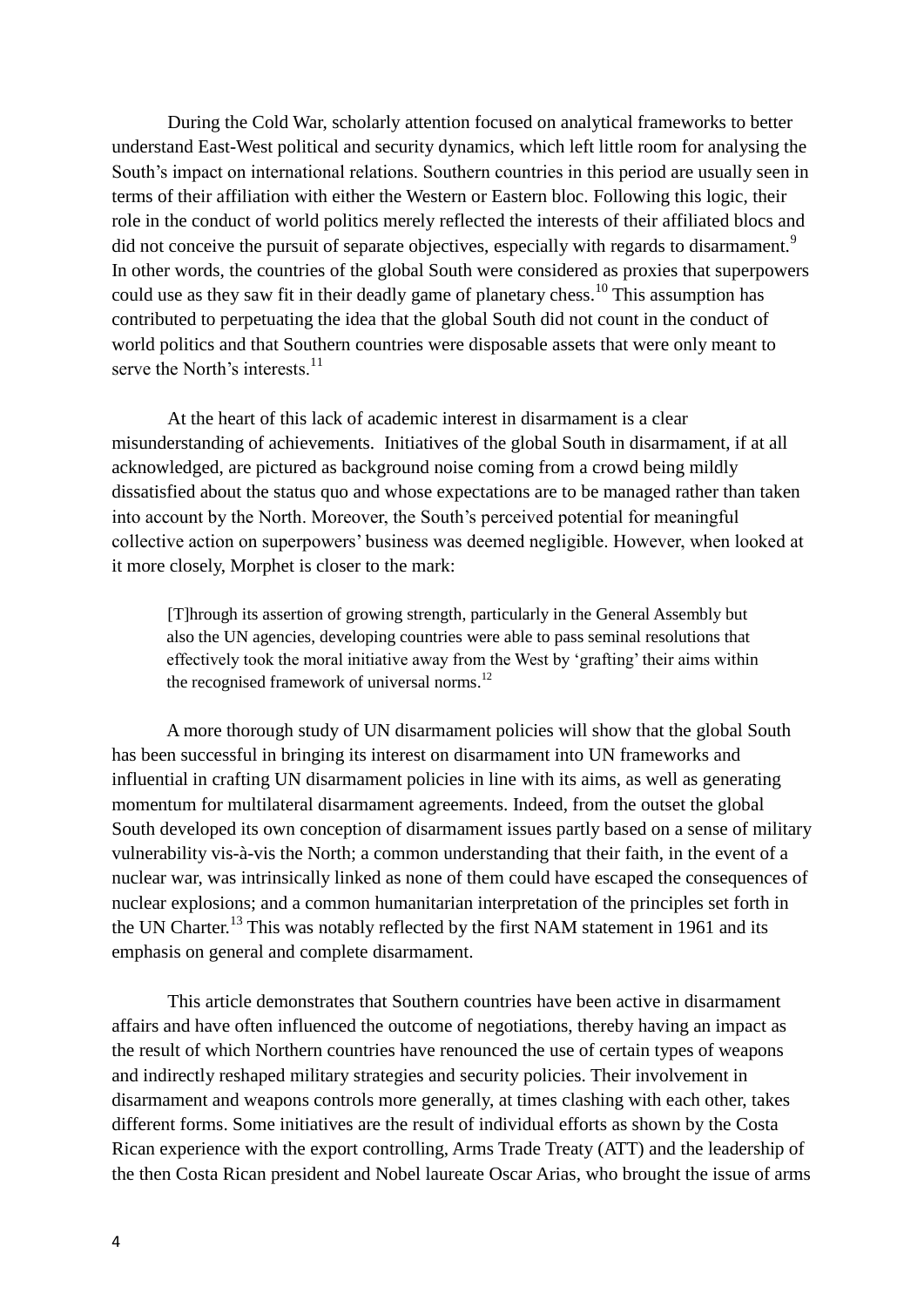trade to the UN negotiating table. Others reflect regional efforts as demonstrated by the five nuclear weapon free zones (NWFZ) treaties (Bangkok Treaty, Pelindaba Treaty, Treaty of Rarotonga, Treaty of Tlatelolco, and the Treaty on a Nuclear-Weapon-Free Zone in Central Asia), where regional groups of states have taken a legally binding decision to prohibit the emplacement of nuclear weapons on their territory. And still others reflect transnational efforts as shown by the NAM experience and the movement's continual efforts towards nuclear disarmament that contributed to the negotiation of the Comprehensive Nuclear Test Ban Treaty. All those efforts, individual or collective, initiated or followed, successful or less successful deserve more in-depth documentation and analysis.

An intriguing illustration of the implications of regional processes relates to a global political and social process concerned with nuclear war. Thus, the Latin American Treaty of Tlatelolco was profoundly influenced by the effect of the Cuban Missile crisis on regional populations and governments that had until then seen the nuclear confrontation as a US-Soviet affair. In the Pacific, the impact of large numbers of nuclear test explosions in the atmosphere in the region and the influence of the Australia-set novel of the nuclear Apocalypse – *On the Beach* – is another case in point.

### **The current state of disarmament**

Disarmament has been a central issue on the international agenda since the Hague Conferences of 1899 and 1907. Even after the collapse of the 1932-1934 World Disarmament Conference in Geneva and the rise of the dictators, disarmament re-appeared. It first arose in the Atlantic Charter and the UN Charter of 1941 and 1945 and in the central machinery of the UN. But much of the Cold War interstate effort remained at the superpower level, with civil society and non-nuclear states seeking to put a brake on what many saw as a race to extinction.

Since the creation of the UN, states' track records on disarmament are usually seen as insufficient and slim. This perception is partly due to the fact that the elimination of nuclear weapons, which is the subject of many General Assembly resolutions, remains a distant goal. Saying that disarmament efforts have not borne fruit and only reflect the least common denominator among negotiating states, however, leaves out important parts of the equation. A fair history would point to the fact that as of January 2016, the UN Office for Disarmament Affairs listed on its website no fewer than 25 disarmament treaties that have been negotiated since 1945. The verb 'negotiated' is not anodyne as pre-UN disarmament, with the exception of the 1925 Geneva Protocol and the naval disarmament agreements of the interwar period, was a tool of punishment imposed upon defeated countries. Within UN forums, disarmament took a different dimension and was associated with the more noble objectives of peaceful settlement of disputes and economic development. In other words, the UN provided a multilateral framework in which countries could negotiate disarmament in good faith and with a view to end human suffering caused by armed conflicts. Humanitarian motives have always underpinned disarmament efforts, and especially in the global South where citizens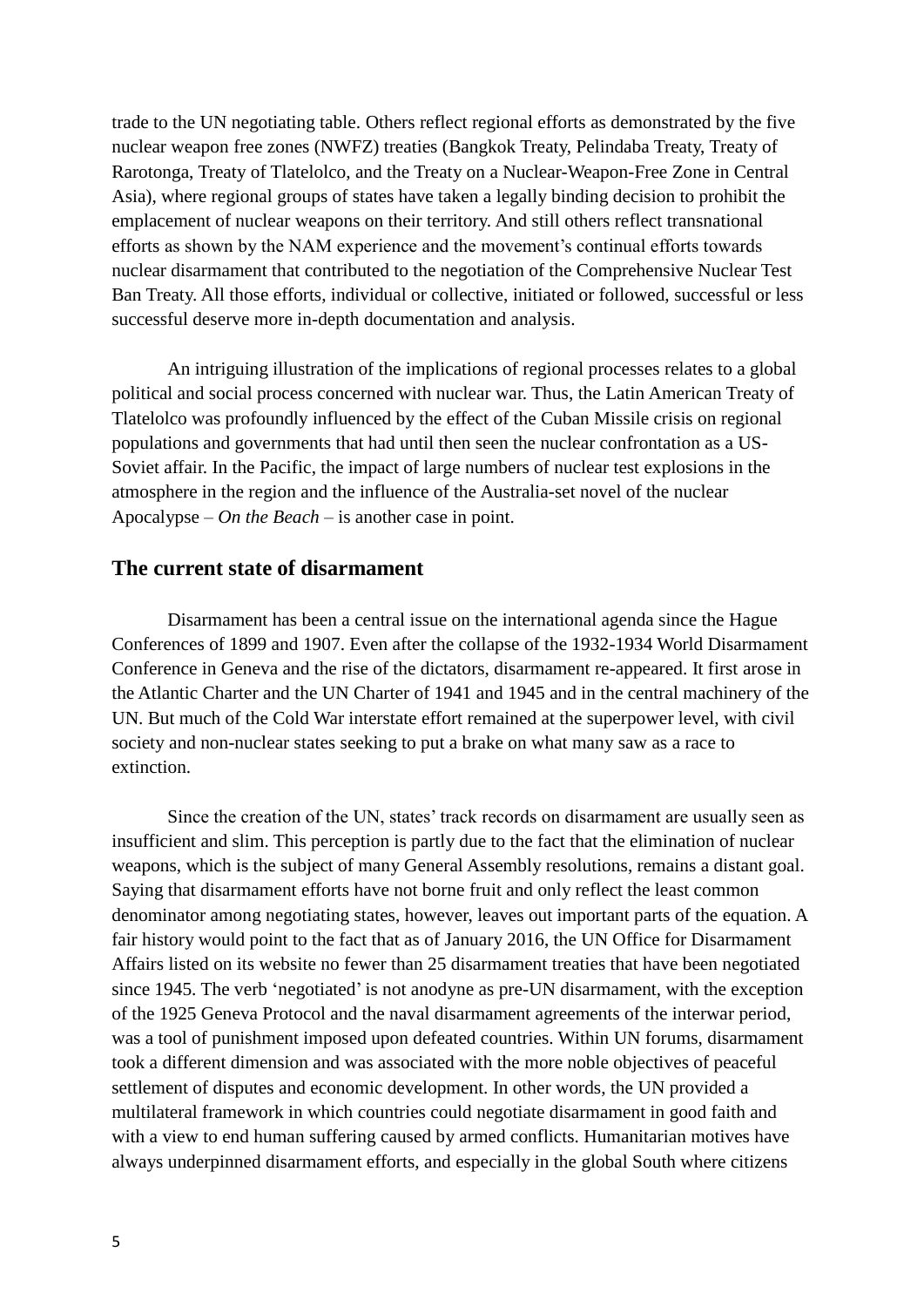were often the victims of wars waged by competing groups armed with weapons provided by the North, and in which regimes wasted precious resources on arms rather than poverty reduction.

Even though not all of the 25 treaties were negotiated under UN auspices, almost all refer to the UN Charter and were designed as measures contributing to the realisation of the UN disarmament goals. US – Soviet agreements took place in the context of intense international debates, not least in the United Nations. Despite the progress, much remains to be done. For example, nuclear weapons, missile defence systems, hypersonic conventional weapons and new technologies are all issues that will hardly be tackled without substantial political will on all sides. However, from a purely technical perspective these, 25 treaties already provide a comprehensive set of measures that can be used to cover all types of weapons in a practical manner. Indeed, the international community of states has achieved an often overlooked *tour de force* of developing the necessary know-how for a global system of weapons control and disarmament. From small arms and light weapons through confidenceand security-building measures (CSBMs) to weapons of mass destruction, every aspect of disarmament can be effectively addressed by building on tried and tested achievements in disarmament, <sup>14</sup> a topic elaborated below.

## **Morgenthau's perspective on nuclear weapons**

Since the splitting of the atom and the bombings of Hiroshima and Nagasaki, the global South has always expressed active concern about nuclear weapons, and disarmament is a recurrent theme in all NAM declarations and in General Assembly resolutions sponsored by developing countries. The rational for Southern involvement in nuclear disarmament seems to be better captured by the late work of Hans Morgenthau. In his *A New Foreign Policy for the United States*, he dedicated a chapter to "Nuclear Power and Foreign Policy" in which he makes a very different argument to that attributed to him on the basis of his earlier writings.<sup>15</sup> In this book, Morgenthau contends that:

[T]he rational relationship that existed from the beginning of history to 1945 between force as a means and the ends of foreign policy does not apply to nuclear weapons. The destructiveness of nuclear weapons is so enormous that it overwhelms all possible objectives of a rational foreign policy.… Their very existence compels us to rethink the basic issues of foreign policy. But we continue in large measure to think and act as though 1945 did not mark one of the greatest watersheds of history where a new age began. 16

Thus, foreign policy cannot be conducted in a rational manner because of the existence of nuclear weapons. Their nuclear nature sets them apart from conventional weapons and renders irrational and dangerous any attempt to adapt them to an obsolete mode of thought only appropriate to conventional weapons.<sup>17</sup> Morgenthau presents a dilemma: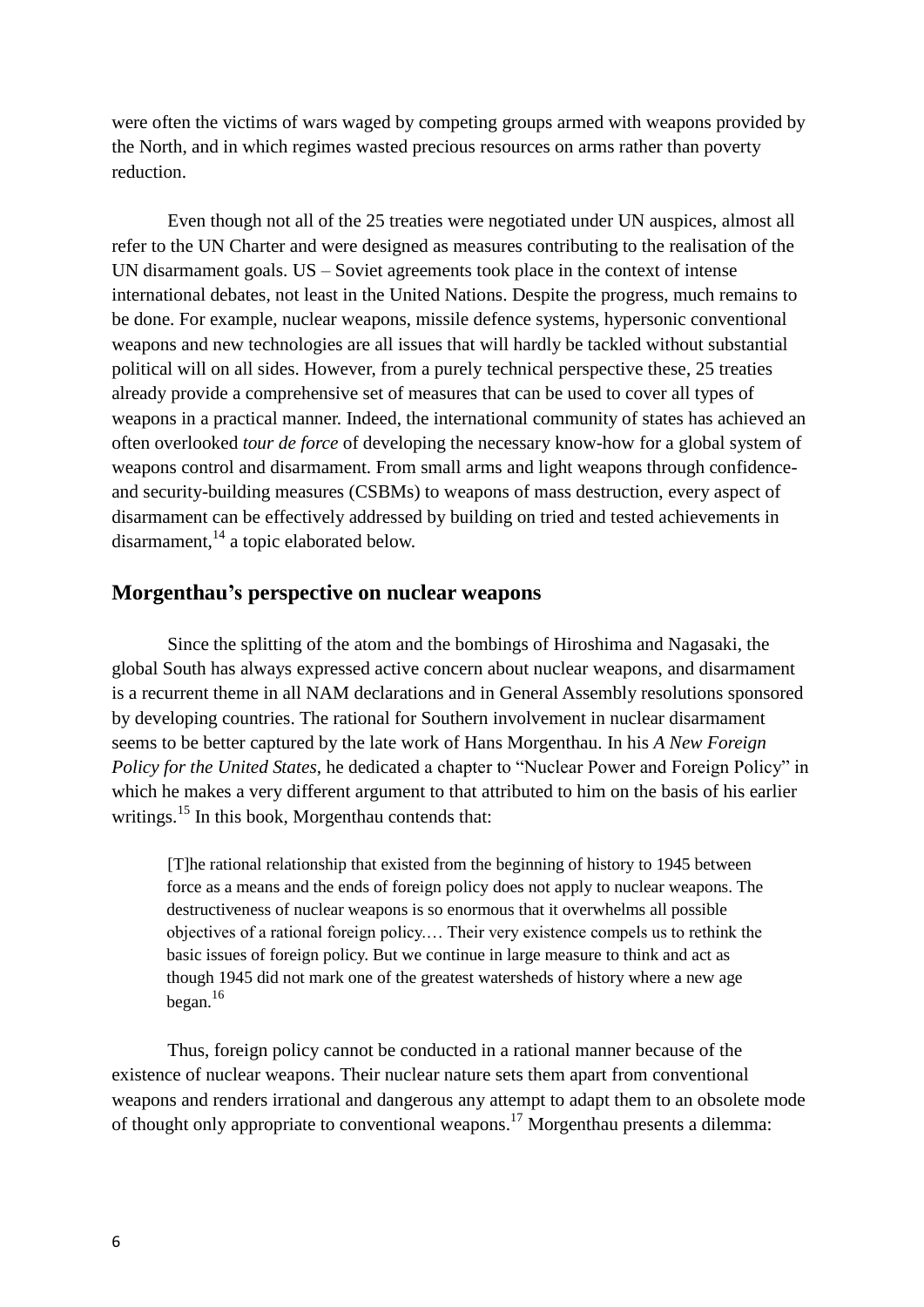[W]e have tackled the wrong horn of the nuclear dilemma. Instead of trying in vain to assimilate nuclear power to the purposes and the instrumentalities of the nation-state, we ought to have tried to adapt these purposes and instrumentalities to the potentialities of nuclear power.<sup>18</sup>

He also sought new forms of behaviour to accommodate new nuclear realities. His post-atomic classical outlook well describes state behaviour since 1945. His enlightened postatomic perspective grapples with the pre-atomic perspectives on the edge of the precipice. The underlying reasons for the South's repeated calls and efforts towards nuclear disarmament come from Morgenthau's and others awareness of the bomb's being a gamechanger in the conduct of world politics. Hence, old conventional thinking could not be applied to nuclear weapons. In particular, nuclear powers, for the sake of their own survival, needed to embark on a programme of nuclear disarmament.

Southern concerns echo the understanding that the applicability of traditional Realism vanished with the bomb, and that states needs should thus temper their actions in a Kantian manner out of Realist necessity, a replication of the logic that drove multilateral cooperation in the wartime years and the establishment of the United Nations.<sup>19</sup> The lack of nuclear weapons use, especially against non-nuclear states and peoples, is a seriously under-analysed phenomenon. Thucydides would have been shocked to find that the USA neither used its nuclear monopoly on the USSR nor on China. The ancients would not have flinched over using the bomb to crush the Viet Cong in Hanoi and insurgents in Fallujah fighting their US liberators. In the USA, Senator Barry Goldwater may have recommended using tactical nuclear weapons in the forests of Southeast Asia, but he lost the presidential election. And by 2001, although President George W. Bush's advisors opined that the toughest policy is the best policy, nuclear use in the Middle East was not amongst their policy options. Similarly, European states did not deal out nuclear genocide in the postwar period to discipline the natives in the manner practiced by the powerful on countless occasions back into antiquity. According to the ancient logic of force, the Soviet Union too would have considered using its nuclear weapons to bring communism to Afghanistan or to halt the implosion of the Eastern bloc.

The 1955 Russell–Einstein manifesto was originally to have been announced in New Delhi; it was the first major intellectual declaration of the ideas expressed by Morgenthau. In the tradition of naming a concept after its first and most eminent proponent, we can call this ‗Einstein realism', which in fact found widespread public support across the global South as shown by the level of personal involvement from NAM leaders such as Yugoslavia's Josip Broz Tito and India's Jawaharlal Nehru who took upon themselves to bring the topic of nuclear disarmament to the international agenda—later, of course, India developed a nuclear hedge.

With the accession to the restricted nuclear club by China, India and Pakistan, the soaring rhetoric in the early NAM pronouncements might have faded away. It has not. Indeed, it is still brandished by the non-nuclear members of the global South as a rallying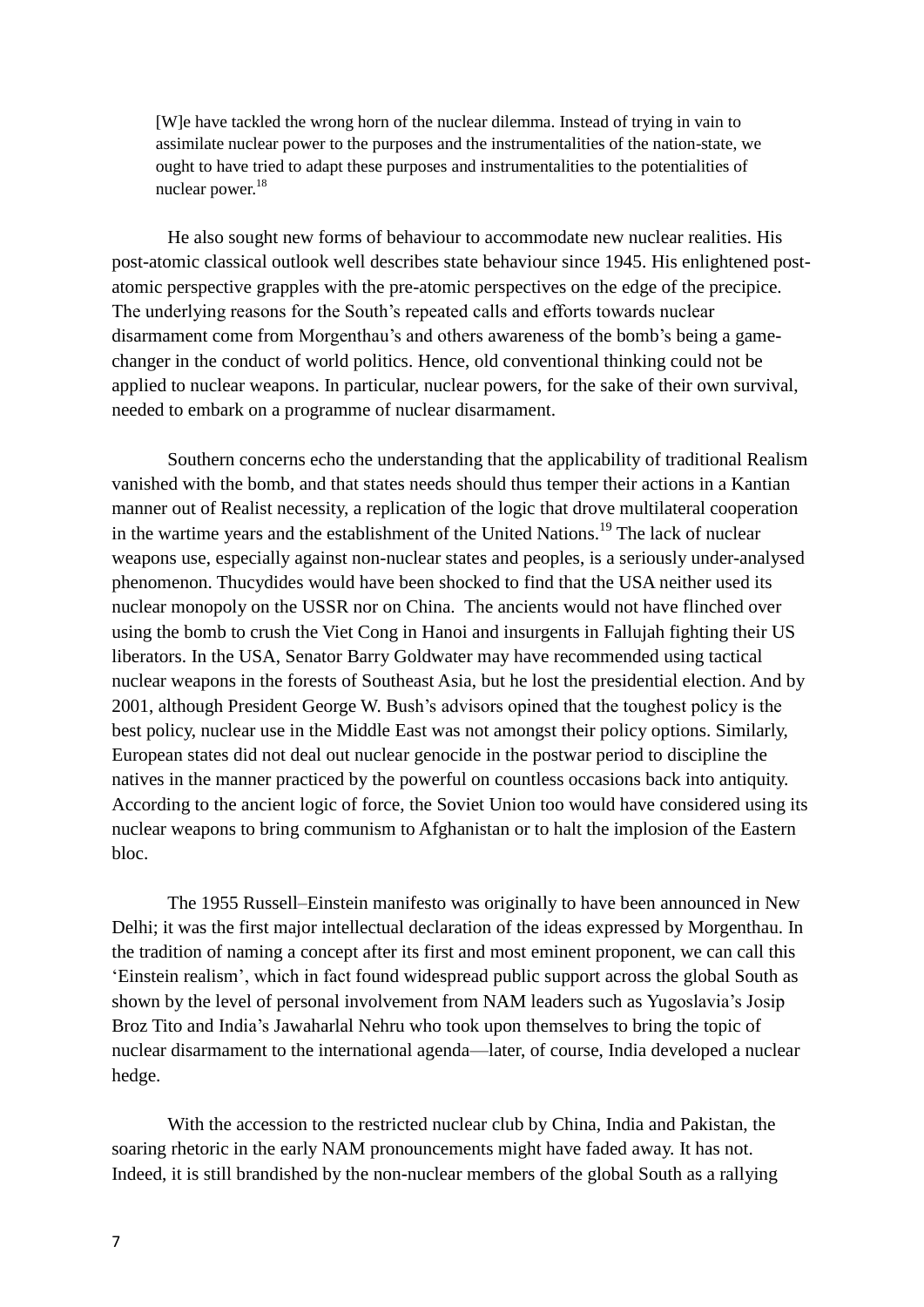banner against nuclear weapons. Double standards are relevant, but more relevant still is the ideal deeply rooted in the global South's perception of itself and its vulnerability to the irresponsibility of a few nuclear powers, North and South.

## **Southern activism on disarmament**

The history of activism in the global South is most effectively captured by examining a set of visible public diplomatic efforts beginning in Bandung and continuing elsewhere.

#### *The Bandung Conference*

The end of World War II and the collapse of European empires coincided with the emergence of newly independent countries that joined the ranks of well-established countries in what is now viewed as the global South. They were already vocal about disarmament issues in the 1950s, resulting in the 1955 Bandung Conference. This gathering of Asian and African countries offers insights into how the South started organizing itself as a transnational political movement and drafting a common agenda to reflect its perceived interests and concerns. Whatever their political inclinations, all countries present at Bandung were adamant about the importance of disarmament and the United Nations for the preservation of world peace and international security. In the final communiqué, states parties declared:

[T]hat universal disarmament is an absolute necessity for the preservation of peace and requested the United Nations to continue its efforts and appealed to all concerned speedily to bring about the regulation, limitation, control and reduction of all armed forces and armaments, including the prohibition of the production, experimentation and use of all weapons of mass destruction, and to control to this end.<sup>20</sup>

The rhetoric used by the South was already pointed as the countries present in April 1955 took upon themselves to lead the disarmament effort on behalf of humanity and civilisation. This early awareness of the importance of disarmament lies in the repressive colonial history of the global South. As Europe was enjoying an unprecedented period of relative peace and prosperity (1815-1914) and expanded its colonial territory to engulf some 85 per cent of the planet, colonies and even independent countries located in the global South experienced the violent military might of European colonial designs.<sup>21</sup> From the 1856 bombardment of Canton by the UK to the 1931 Spanish aerial bombardment of Morocco, the South experienced the damage and suffering caused by heavy weaponry.<sup>22</sup> Hence, they saw first-hand the necessity to eliminate the lethal tools developed and used by the North to impose its will and inflict harm and destruction upon weaker societies. $^{23}$  Noteworthy also is the reference to the United Nations as the preferred institutional framework for tackling disarmament. Since the Western and Eastern blocs had just begun the Cold War and their conception of security was synonymous of modernizing and building up military capabilities, the global South sought to bring the North to the disarmament table; and they insisted that they be part of a joint UN effort to regulate, limit, control and reduce all armed forces and armaments.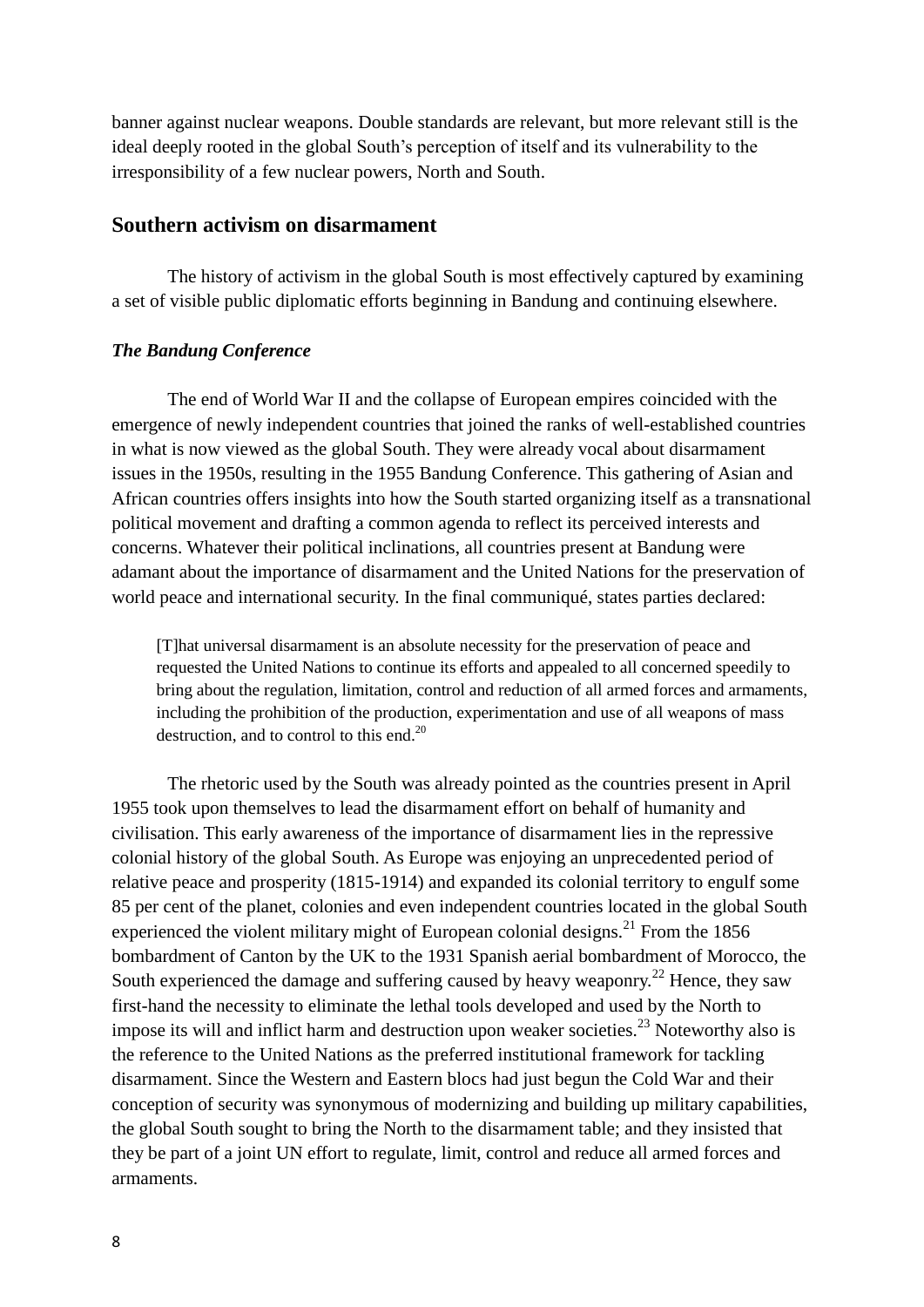The declaration of the Bandung Conference was not just a well-meaning though insincere commitment to disarmament. The ideas were backed by actions. Southern involvement in disarmament affairs both preceding and following Bandung was characterised by intense activity inside the United Nations. In the early 1950s, through the First Committee of the General Assembly, the South was able to play an influential role in the adoption of the 1952 Resolution 502 (VI), which established under the Security Council a Disarmament Commission with the objectives of regulating, limiting and reducing all armed forces and all armaments—for the elimination of all major weapons adaptable to mass destruction, and for effective international control of atomic energy. Although the initial proposal was put forward by France, the United Kingdom and the United States, countries like Peru and Egypt were vocally pushed hard for the inclusion of references to the elimination of weapons of mass destruction.<sup>24</sup> Iraq, Pakistan and Syria played a more conciliatory role in the negotiations by acting as mediators and trying to bridge the gap between the West and the East. For example, they put forward a joint proposal that was later adopted, for the establishment of a disarmament sub-committee within the Disarmament Commission as a means of scrutiny and elimination of the differences between the great powers. $25$ 

#### *The Non-Aligned Movement*

Eventually, the evolution of disarmament activism among countries of the global South took the form of the Non-Aligned Movement, which provided an ideological breakaway from the mainstream West-East thinking and the perfect vector through which the South could introduce its initiatives into the international policy arena. Following the gathering in Bandung, NAM was formerly established in 1961 at a conference in where 28 countries from the global South agreed a meaningful final communiqué. The summit stressed the paramount importance of disarmament and put it at the forefront of the group's agenda. Indeed, the first NAM declaration frames disarmament as an imperative and the most urgent task of humankind*.* This declaration sets out a collective agenda unanimously agreed by the participating countries about several issues deemed of vital interest. First, NAM participants adopted a comprehensive understanding of disarmament whereby general and complete disarmament meant the elimination of armed forces, armaments, foreign bases, manufacture of arms as well as elimination of institutions and installations for military training, except for purposes of internal security; and the total prohibition of the production, possession and utilization of nuclear and thermo-nuclear arms, bacteriological and chemical weapons as well as the elimination of equipment and installations for the delivery and placement and operational use of weapons of mass destruction on national territories. Second, they called upon all states, and those exploring outer space in particular, to undertake to use outer space exclusively for peaceful purposes. Third, they urged the great powers to sign without further delay a treaty for general and complete disarmament in order to save humankind from the scourge of war and to release energy and resources now being spent on armaments to be used for the peaceful economic and social development of all. Fourth, they considered that all discussions on disarmament should be held under UN auspices. Finally, they declared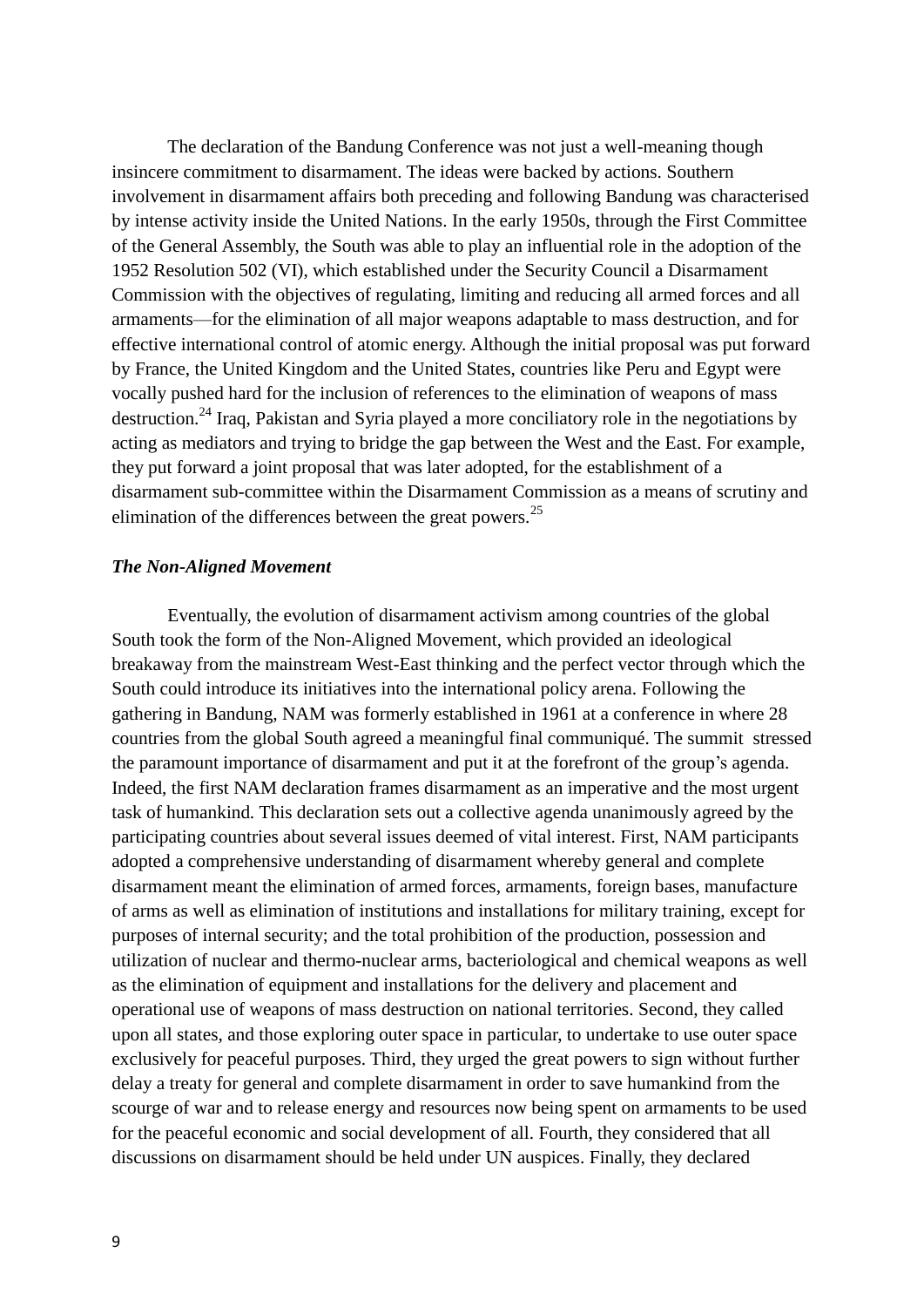essential an agreement on the prohibition of all nuclear and thermonuclear tests and a restoration of the moratorium on the testing of all nuclear weapons.<sup>26</sup>

These points formed the core of NAM's agenda and explicitly set the priorities of the movement. The pre-eminence of disarmament as a theme of foreign policy among NAM countries reflects several factors directly linked to the issues raised in the declaration. The first factor is a common understanding that in the context of the Cold War the nuclear arms race was the primary menace facing the global South.<sup>27</sup> Tito and Nehru among others were persuaded that in the absence of a programme of global disarmament, the two arch-rivals in Washington and Moscow would collide and bring chaos to the rest of the world.<sup>28</sup> Indeed, at the end of the Belgrade Conference on behalf of NAM, Tito and Nehru went on a mediation mission respectively to the USA and the USSR to initiate détente between the superpowers and find ways to disarm. The economic aspect of disarmament was another factor that led NAM to engage in disarmament. Economic development was seen as the key that would extract those countries from a low-level income trap and propel them on a more prosperous path. Hence, NAM's interest was in framing disarmament and development as two sides of the same coin. It saw the arms race as a huge drain on resources and energy that could have otherwise benefit the global South through the funding of socioeconomic programmes for developing countries.<sup>29</sup>

Another factor was NAM's intention to play a more assertive role in the conduct of world politics.<sup>30</sup> It did not want to be excluded from decision making and therefore emphasised and re-emphasised the universal United Nations as the sole international forum for disarmament.<sup>31</sup> The NAM understood that its voice would weigh more if Southern countries were coordinated and used common channels to advance their interests. Even though the UN was characterised by asymmetric power relations—especially in the Security Council between the five permanent members and the rest—the world organisation still offered a platform on which all states were represented and, if organised in large groups, could influence the conduct of world politics. This UN potential was explored by NAM, and its members learned how to use the system to their own advantage. NAM's concern about the use of outer space and the undertaking of nuclear tests by the great powers was also a factor of its involvement in disarmament. The choice of tackling these two issues was motivated by the necessity to avoid any kind of collateral damage resulting from the modernisation of nuclear weapons. From 1945 to 1963, the nuclear powers had carried out the bulk of their nuclear tests above ground, in the atmosphere (both at sea-level and higher altitudes) and in outer space. The radioactive fall-out from those tests had obvious detrimental effects on the populations and environment close to the zone of detonations. The NAM collectively worried about side-effects and decided to pressure the nuclear powers to halt their tests. Even before the formation of NAM, in 1954, Nehru voiced its concern and proposed the prohibition of all nuclear tests worldwide. $32$ 

At the insistence of the global South, whose members saw an East-West monopoly of disarmament as undermining both their role and the UN's role on the international scene, the Ten Nation Committee on Disarmament, exclusively composed by Northern countries, was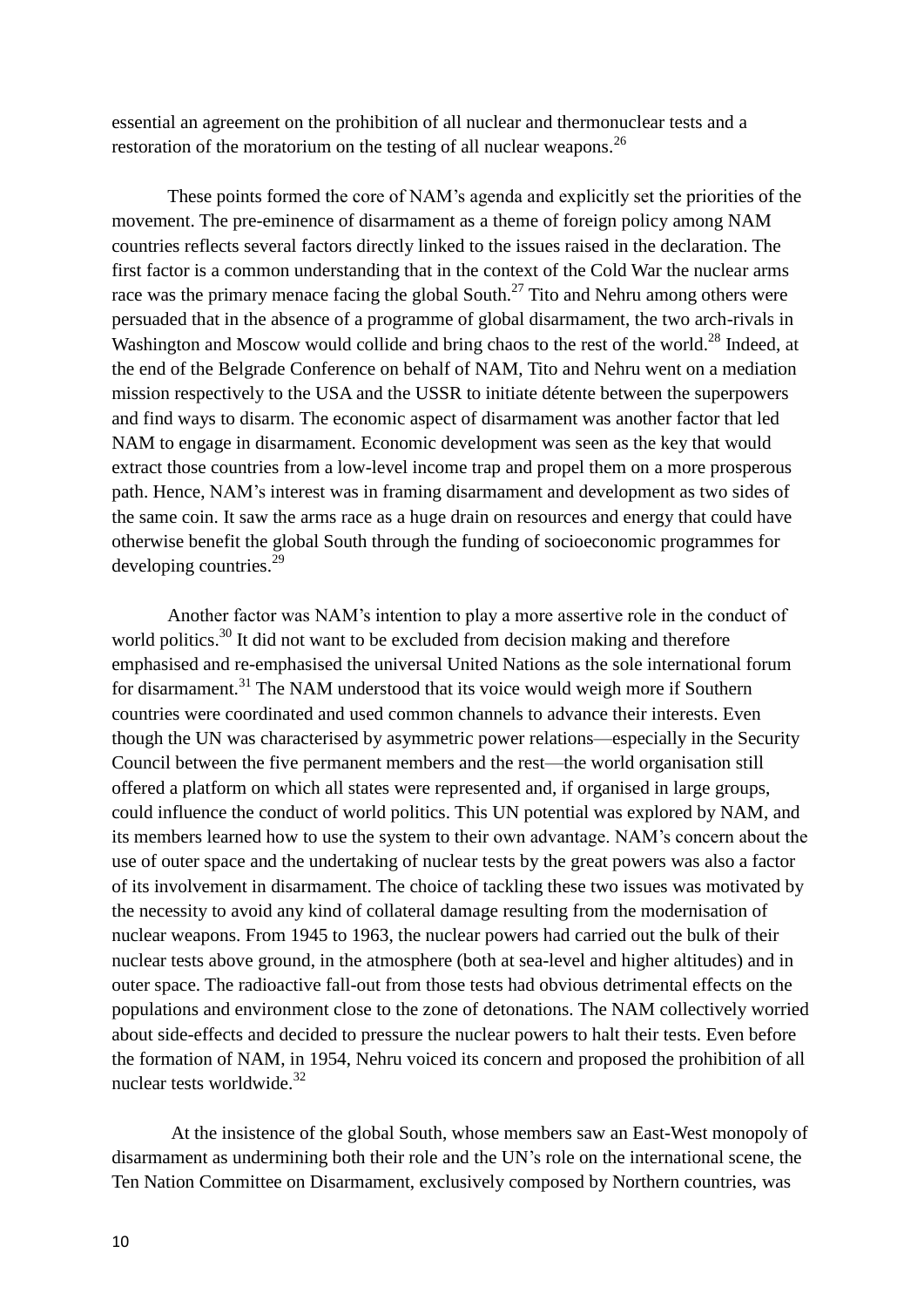called upon to reform and include member states from the South.<sup>33</sup> This reform led to the creation of the 18 Nation Committee on Disarmament (1961-1969) that included seven nonaligned or soon to be nonaligned countries: Brazil, Burma, Ethiopia, India, Mexico, Nigeria and Egypt.<sup>34</sup> In this forum, NAM managed to successfully pursue its disarmament objectives. The first of its indirect achievements was the Partial Nuclear Test Ban Treaty signed in 1963 by the USA, USSR and UK. During the sixth meeting of the Committee on Disarmament in March 1962, Egypt, Ethiopia and Burma (later Myanmar) demanded that top priority be given to the question of stopping nuclear tests and led the debate.<sup>35</sup> At the end of this session, the decision was to set up a sub-committee composed of the USSR, USA, and UK to consider the question of a treaty on the prohibition of nuclear weapons tests.<sup>36</sup> It is the work done by this sub-committee, which was set up under the impetus of NAM countries that finally allowed for the signature of the 1963 Partial Nuclear Test Ban Treaty. Five years later, in 1968, NAM countries again played a significant role in another disarmament process that became a landmark disarmament treaty: the Non-Proliferation Treaty (NPT). In fact, the draft NPT jointly presented by the USA and the USSR reflected useful suggestions made by NAM members in the 18 Nation Committee on Disarmament.<sup>37</sup> The superpower competition for NAM support provided the political space that NAM states, in concert with Western civil society and some neutral states, used to advance debate about controlling the bomb.

Since the 1960s, disarmament issues have been put on the back burner while others have been added to the NAM agenda—in particular, the establishment of nuclear weapon free zones;<sup>38</sup> the implementation of negative security assurances;<sup>39</sup> the use of nonproliferation measures by the North to prevent the South from acquiring and developing peaceful nuclear technology;<sup>40</sup> the right to peaceful uses of nuclear energy;<sup>41</sup> enhancing nuclear safety and security at facilities utilising radioactive materials;<sup>42</sup> and the use of WMD by terrorist groups.<sup>43</sup> Whatever the shifts in geopolitics or diverging national interests, NAM has consistently maintained its disarmament agenda and pushed for all disarmament issues identified and agreed to be brought to UN machinery and acted upon.

#### *Other Southern-led disarmament efforts*

The Argentinian-Brazilian experience in upholding nuclear disarmament is unique in the sense that two regional powers contending for the title of regional hegemon in South America have managed to transcend security concerns and renounce going down the path of nuclearisation.

South Africa stands out as a state that acquired nuclear weapons with Western assistance, refused to recognise this publicly, and with a new regime managed its unilateral elimination under international safeguards. The African National Congress did not regard retention of the bomb as a ticket to enter the UN Security Council, or acquire definitive leadership in Africa and NAM. Indeed, their position was quite the opposite.

African and Caribbean states, for their part, have contributed to reducing violence due to small arms and light weapons. The Central African Convention offers a framework for the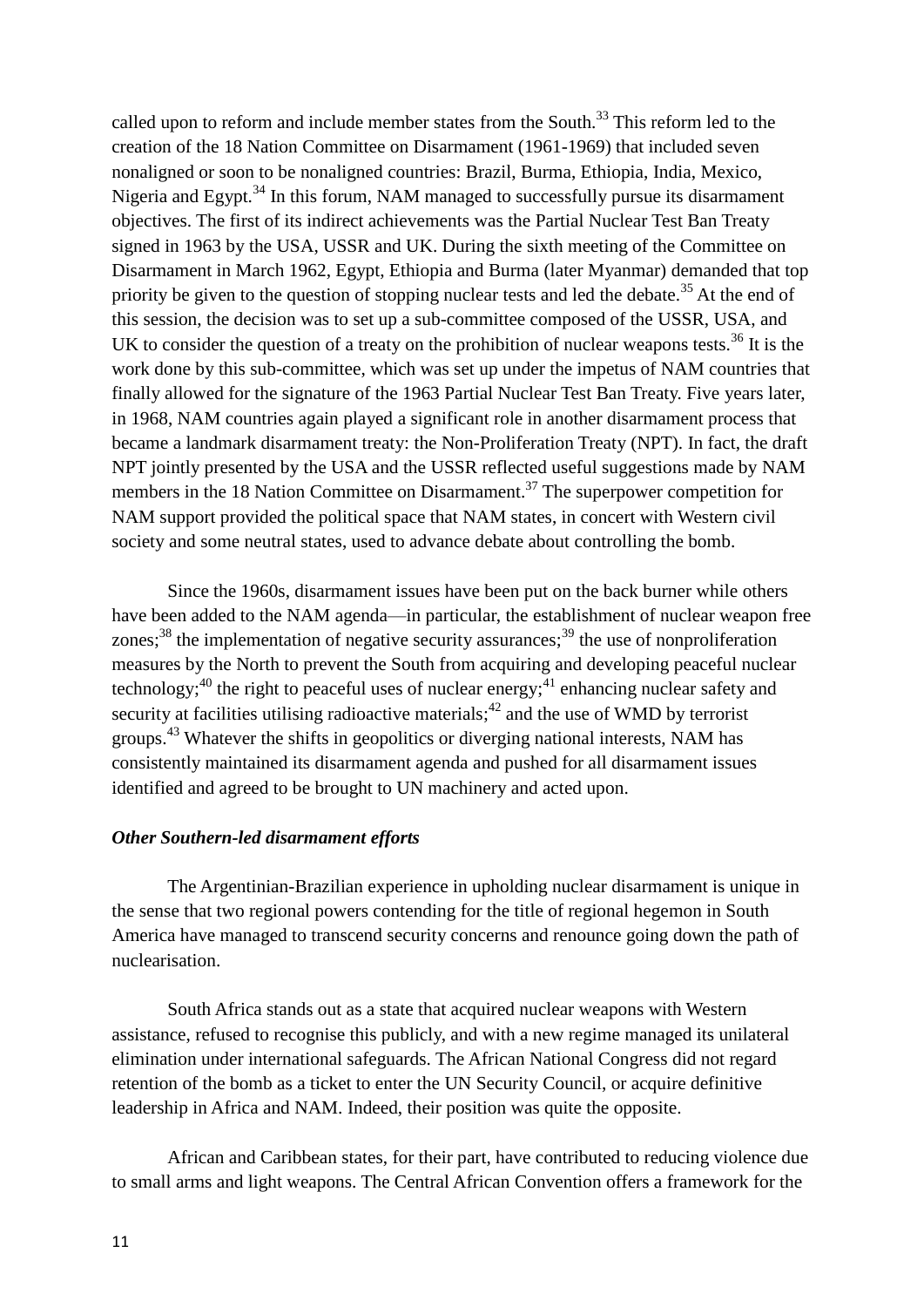control of small arms and light weapons, their ammunition and all parts and components that can be used for their manufacture, repair and assembly. The Arms Trade Treaty would not have been brought to light without the involvement and leadership shown by Caribbean States, in particular former Costa Rican president Oscar Arias continues pushing for the issue of arms transfer at the UN.

### **Tensions between new political aspirations and old ideals**

The history of the global South and disarmament is in many respects paradoxical. Although always very sharp in their criticism of the arms race and eloquent in condemning the actions of a few Northern countries behaving according to their own rules, many Southern countries were themselves behaving in ways that contradicted the very values that they espoused on the international stage. Competing political aspirations and international ideals revolved around proposing a different world order where the North's propensity to resort to force to impose its will could be kept in check characterised the South's relationship with disarmament. In other words, diverging political interests among Southern countries and their search for regional influence and international status led certain developing countries to move away from disarmament while still supporting old liberal and internationalist visions and advocating for disarmament at the United Nations.

The 1947-1948 Indo-Pakistani War left lasting traces in South Asia and dramatically altered the security dynamics between the two major powers in the region. Afterwards both countries engaged in a sustained effort to develop their respective military capabilities with the objective to acquire the means to prevail in future conflicts. The standoff was to a certain extent similar to the West-East standoff, with two blocs or, in this particular instance, two countries, engaged in a race to build up their defensive and offensive capacities, thereby acquiring the potential to precipitate both countries into a suicidal conflict. The Indian and Pakistani disarmament rhetoric, based on the sensible argument that the arms race was the main obstacle to peace and that disarmament, would pave the way to reduce tensions and build trust simultaneously stood in stark contrast with their own actions on the ground. China's accession to the nuclear armed states club in the early 1960s and the Indian defeat in the brief Indo-Chinese war of 1962 provided India and subsequently Pakistan with further impetus for the development of the atomic bomb.<sup>44</sup> Deterrence was the main rhetorical reason behind their acquisition of nuclear weapons, but it failed to avert the 1999 Indo-Pakistani War and repeated skirmishes on the border in 2011, 2013, 2014 and 2015. With the failure of deterrence and the impossibility of fitting nuclear weapons into a rational foreign policy, India and Pakistan were left with a weapon that put them in an awkward position. Indeed, their nuclear status, still not formally recognized by the UN Security Council, set them apart from the rest of the NAM countries and excluded them from certain UN-sponsored multilateral forums such as the NPT and the International Atomic Energy Agency. Long standing Chinese support for the Pakistan programme was mirrored by that of the USSR for India, until the George W. Bush administration set aside NPT norms and made a long-term agreement to support India's nuclear energy programme.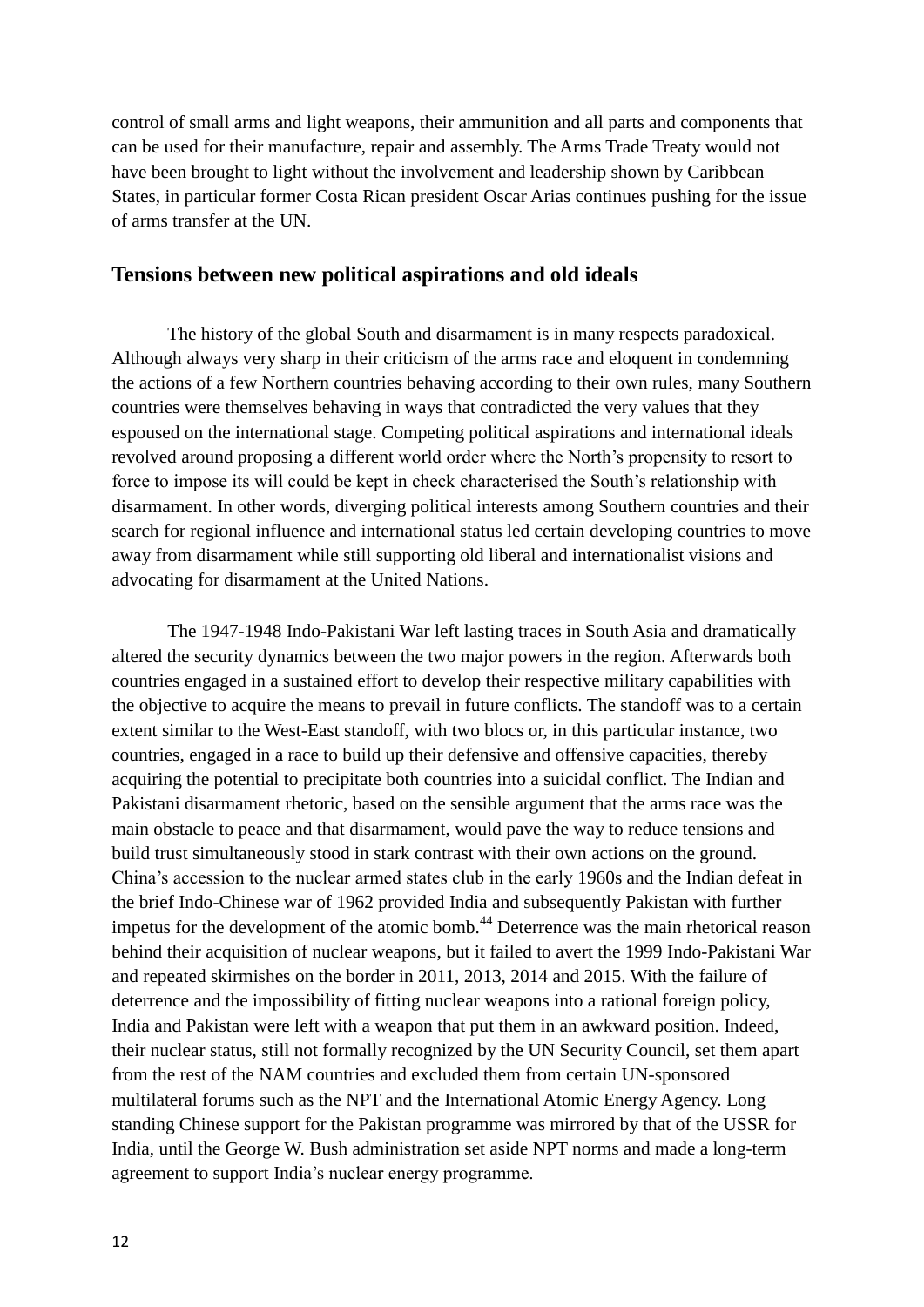The persistence of tensions and armed conflicts among countries in the global South weakened their otherwise strong moral challenge to the arms race initiated by the North.<sup>45</sup> Although still the subject of many speeches and declarations by the global South, the noble aspiration of strengthening international security through disarmament has been the victim of the pursuit of influence and security through the accumulation of hard power. This geopolitical reality has led many to go down the path of heavy militarisation. Egypt, Syria and Iraq, to mention just a few, are all good examples of this hypocritical relationship. They vehemently protested, for example, the Israeli and South African WMD programmes, and the assistance provided by the West on the grounds that neither quantitative additions nor qualitative improvements reduced a state's vulnerability or led to absolute security, and that political objectives cannot be achieved by military means.<sup>46</sup> Hence, they proposed the rational option to seek security for all through total nuclear disarmament, elimination of other weapons of mass destruction, and through the balanced and progressive reductions of conventional armaments at the global and regional levels.<sup>47</sup> However, they were simultaneously pursuing covert WMD programmes, which undermined the very disarmament norms that they promoted.

This rhetorical adoption and practical rejection of disarmament compromised credibility and led to the obvious charge of hypocrisy. What was meant to be a global disarmament effort led by the global South in order to bring the nuclear powers of the North to reverse its destructive course of action turned out to be a disarmament menu à la carte from which the nuclear powers in the South could pick and choose their favourite disarmament topic and disregard others. China's possession and its half-hearted response to North Korea's development of nuclear weapons was perhaps the most obvious manifestation. While the DPKR nuclear program does represent a major hurdle in their relationship, as highlighted by China's repeated condemnations of North Korea's nuclear tests and its adoption of UN Security Council sanctions, China has always maintained a strategic partnership with the regime in Pyongyang. From that point it follows that keeping the status quo in the Korean peninsula seems more important to Beijing than upholding disarmament and nonproliferation norms and preventing a strategic ally from developing its nascent nuclear capability.

The issue of Iran's nuclear weapons potential has been one of the most publicly important issues in global politics for a quarter of a century. Iran's nuclear programme, including a full nuclear fuel cycle, was encouraged by the USA during the rule by the Shah but abruptly changed with the regime in Tehran. Amidst rumours of war against Iran by both the USA and Israel, diplomacy was derided and failed repeatedly. A Track II conversation over a number of years about the UN goal of the Middle East Nuclear and WMD Free Zone (MEWMDFZ), engaged senior officials past and present. Pessimism reigned at various points, notably after the US–UK invasion of Iraq and prior to Ariel Sharon's coma, which seemed to lead from contingency planning to practical measures.<sup>48</sup> A fortunate juxtaposition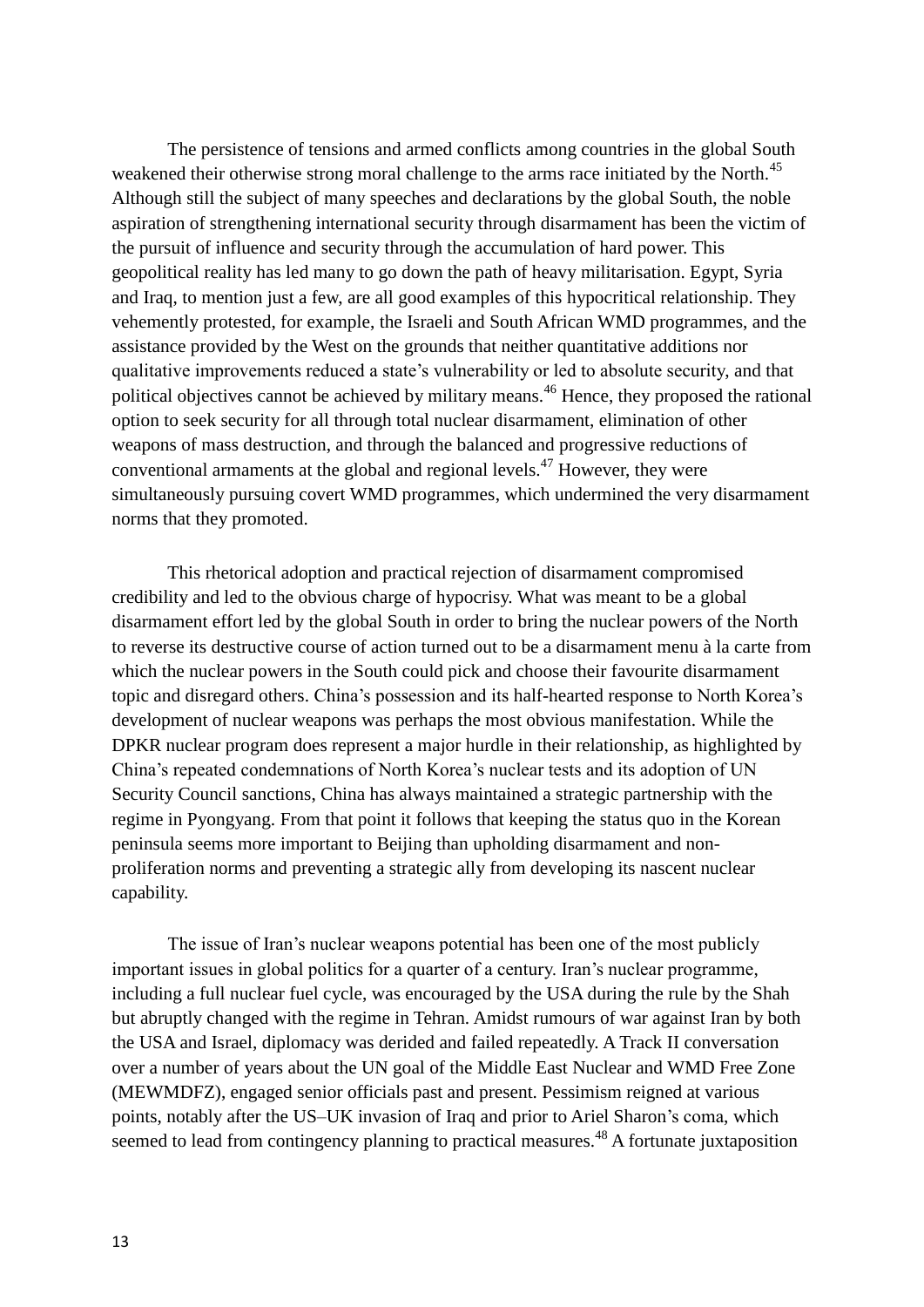of a post-Mahmoud Ahmadinejad Iran and a second term for the Barack Obama administration provided the impetus and diplomatic skill necessary to complete an agreement.

Mark Fitzpatrick has itemised ways that the agreement helps disarmament and nonproliferation. Diplomacy worked in a process that engaged the P5 and the European Union. The Security Council and the International Atomic Energy Agency worked. An enhanced verification system was created and can help in other cases. The NPT has been strengthened because its provisions provided an agreed normative context within which Iran agreed to remain and without making explicit reference to the 'right' to uranium enrichment. The Iranian agreement's provisions arguably enhanced possibilities in other diplomatic arenas including the Comprehensive Nuclear Test-Ban Treaty, the Fissile Material Cut-Off Treaty, and the MEWMDFZ. Other states in the region have a reduced incentive to pursue technologies that provide the basis for a nuclear weapons programme. Fitzpatrick concludes:

Finally, the Iran nuclear deal is a game-changer in many regards. Among other things, it showed the willingness of states to overcome animosities. Throughout my professional career, which started the year of the takeover of the American embassy in Tehran, the Islamic Republic of Iran has been the most disliked state for almost all of my countrymen and women.<sup>49</sup>

The successful outcome of the negotiations that were viewed as impossible opens the question of how this success could be built upon.

### **Conclusion: towards a Renaissance of Southern-supported disarmament**

The global South has maintained a paradoxical relationship with disarmament. Born out of a genuine interest and an awareness of the necessity to get the great powers of the North to stop destructive arm races, disarmament was seen as a politically desirable tool to enhance the security in the South as for the nuclear weapon free zones or the partial and comprehensive test ban treaties. At times, the lofty rhetoric was also misused to justify the acquisition and development of various weapons when promises to disarm were made on the condition that other countries engaged in disarmament first. A façade of good intentions concealed the policies to accumulate more hard power could be pursued.

Although disarmament sometimes clashed with behaviour, the global South has nevertheless pushed the UN's disarmament agenda. General Assembly and Security Council resolutions on disarmament bear the South's imprint. In fact, as the North has stepped back from its disarmament commitments on various occasion—such as the US withdrawal from the Anti-Ballistic Missile Treaty and Russia's suspending participation in the Treaty on Conventional Armed Forces in Europe—the South has managed to keep disarmament goals alive at the United Nations.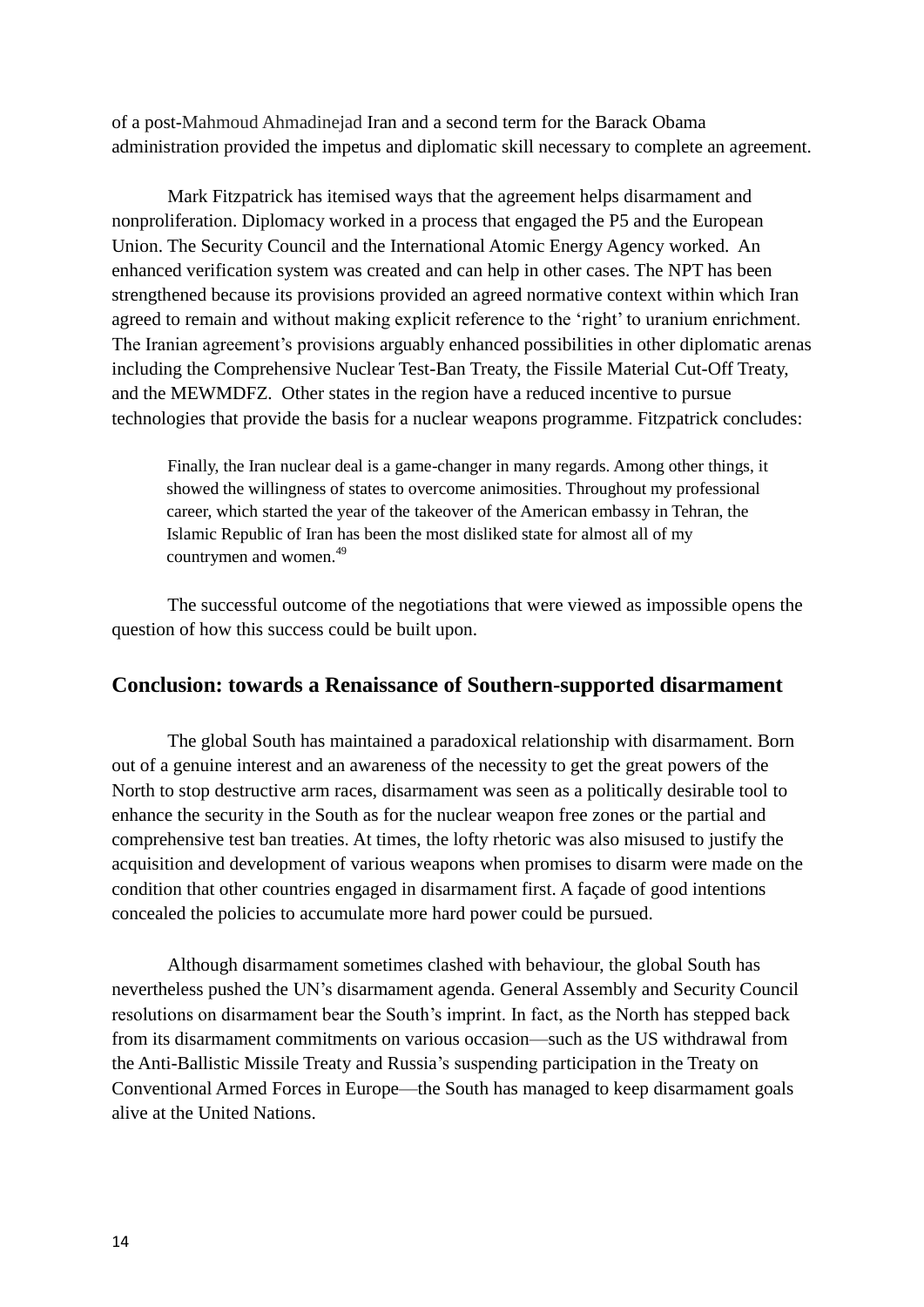Today's political context is one in which a growing number of more lethal conventional weapons are in daily use in both civil and international wars, while an arms race continues in the Middle East and South and East Asia. Meanwhile, those states with nuclear weapons are introducing new ones. It is left to Henry Kissinger to observe that we survived the Cold War by luck and that the business-as- usual approach will produce a US–China war. $50$ 

These dynamics alone justify new directions in policy to meet the long-standing goal of general and complete disarmament. The subject of speeches by world leaders could build upon more intensive disarmament efforts in the global South. These should include an emphasis on UN Charter Articles 11 and 26 and NPT Paragraph VI, which pave the way for the conceptualisation of a diplomatic and technical strategy founded in confidence- and security-building measures, the elimination of WMD, and the regulation and reduction of existing and future conventional weapons. A step in this direction took place under the heading of 'SCRAP.<sup>51</sup> Fulfilling the objective of general and complete disarmament of course requires political will, but the mere existence of these options can begin to change political dynamics as looming crises are starting to drive leaders, governments and the public to search for more non-military solutions in an unstable and crisis-prone environment.

A starting point is to use best practice for the future. In the area of WMD, the Security Council mandated an inspection system on Iraq, which is now a tested and successful mechanism that states can voluntarily adhere. As such, it can fulfil the nuclear dimension of NPT Article VI, in addition drawing on the experience of the Intermediate-Range Nuclear Forces Treaty and Strategic Arms Reduction Treaties and various supplier regimes. Additionally, the provisions of CSBMs being developed in the Organization of American States and MERCOSUR (Mercado Comum do Sul) have wide applicability, as does the unexplored potential of satellite and drone imagery while land and air exercises and forces covered by the Vienna Accords could be developed to encompass both space-launch and naval forces. At the lower end of technology, one could enhance the Programme of Action on Small Arms and Light Weapons with provisions on transparency developed in the Arms Trade Treaty (ATT).

Thus, the know-how for a global system of weapons control and disarmament exists. From the United States Program for General and Complete Disarmament in a Peaceful World that was part of the John F. Kennedy administration's diplomatic response to the Berlin Wall through to the ATT and the recent Security Council resolution 2231 on the Iranian nuclear programme, the international community of states has accumulated a wealth of technical knowledge and practical procedures that ought to be exploited—in fact, much remains to be done within the mandate of past disarmament agreements. From small arms and light weapons through CSBMs to WMD, aspects of disarmament can be effectively addressed by building on tested precedents. Past agreements already provide a comprehensive set of measures that can be adjusted to cover all types of weapons in a practical manner.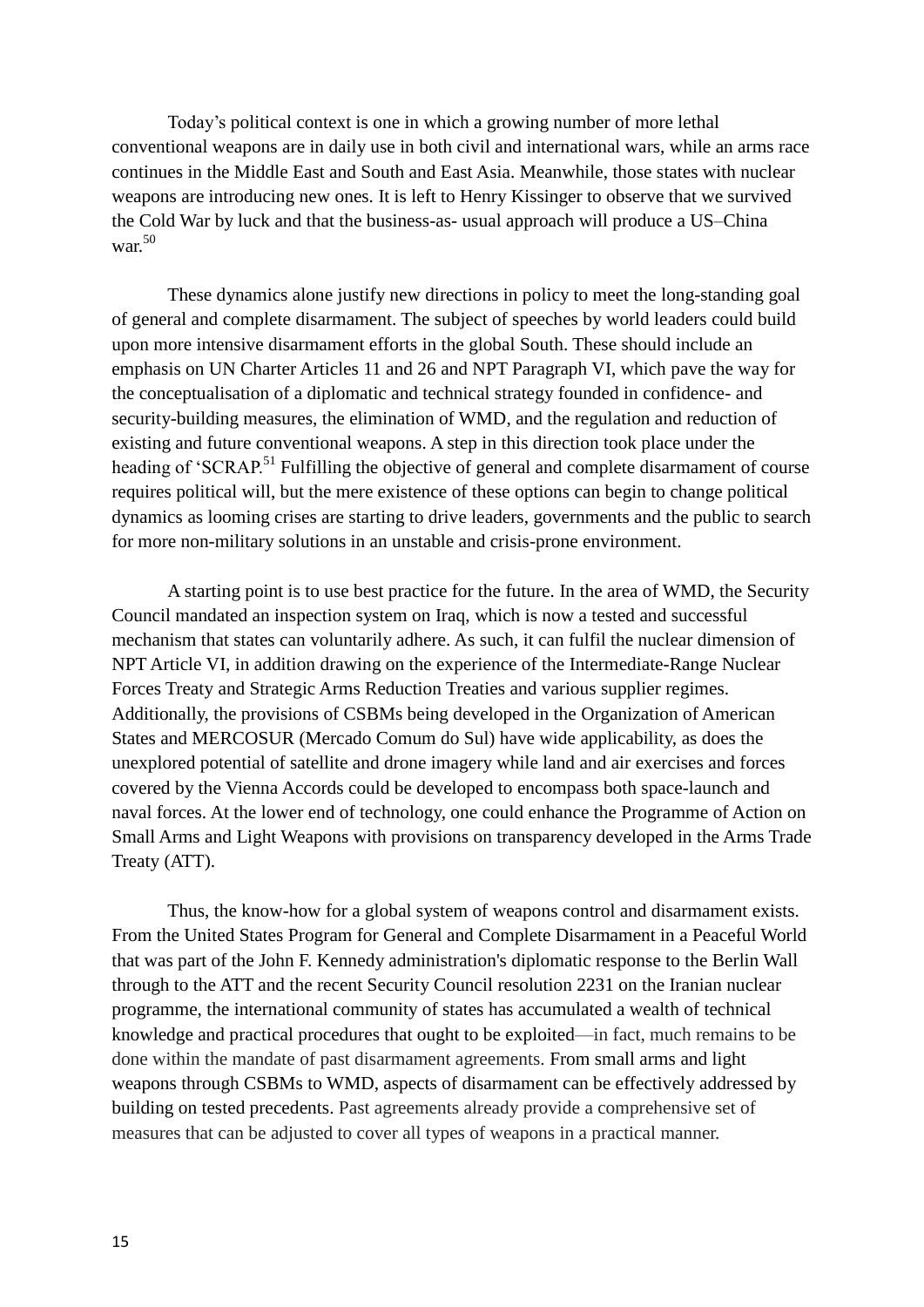Transformative normative efforts of this sort can contribute to the original and still central mission of international relations, the prevention of global war rather than in honing the intellectual framework to fit nuclear weapons into pre-atomic models.

## **Bibliography**

Alder, Chris, Sally Morphet, and Marco Antonio Vieira. *The South in World Politics*. New York: Palgrave, 2010.

Balzacq, Thierry. "The Three Faces of Securitization: Political Agency, Audience and Context‖, *European Journal of International Relations* 11 (2005): 171-201

Conference of the Eighteen-Nation Committee on Disarmament. *Situation Report*. Geneva: United Nations, 1968. Accessed January 7, 2016 [http://search.archives.un.org/uploads/r/united-nations](http://search.archives.un.org/uploads/r/united-nations-archives/7/b/9/7b9f458ffbb427a69cd69136fa27459c0dca69671a0e9738193b3c6372e1d500/S-0880-0002-09-00001.pdf)[archives/7/b/9/7b9f458ffbb427a69cd69136fa27459c0dca69671a0e9738193b3c6372e1d500/S](http://search.archives.un.org/uploads/r/united-nations-archives/7/b/9/7b9f458ffbb427a69cd69136fa27459c0dca69671a0e9738193b3c6372e1d500/S-0880-0002-09-00001.pdf) [-0880-0002-09-00001.pdf](http://search.archives.un.org/uploads/r/united-nations-archives/7/b/9/7b9f458ffbb427a69cd69136fa27459c0dca69671a0e9738193b3c6372e1d500/S-0880-0002-09-00001.pdf)

Conference of the Eighteen-Nation Committee on Disarmament. *Summary of the Sixth Meeting*. Geneva: United Nations, 1962. Accessed January 7, 2016, [http://search.archives.un.org/uploads/r/united-nations](http://search.archives.un.org/uploads/r/united-nations-archives/8/a/c/8ac5de51044add380b81380ad03ed841468c5c04182a3c84ed996d2e8ac7467e/S-0880-0001-06-00001.pdf)[archives/8/a/c/8ac5de51044add380b81380ad03ed841468c5c04182a3c84ed996d2e8ac7467e/](http://search.archives.un.org/uploads/r/united-nations-archives/8/a/c/8ac5de51044add380b81380ad03ed841468c5c04182a3c84ed996d2e8ac7467e/S-0880-0001-06-00001.pdf) [S-0880-0001-06-00001.pdf](http://search.archives.un.org/uploads/r/united-nations-archives/8/a/c/8ac5de51044add380b81380ad03ed841468c5c04182a3c84ed996d2e8ac7467e/S-0880-0001-06-00001.pdf)

Eriksson, Johan. "Observers or Advocates?: On the Political Role of Security Analysts", *Cooperation and Conflict,* no. 3 (1999): 311-3

Fitzpatrick, Mark. *A dozen ways the Iran deal promotes global disarmament and nonproliferation.* London: International Institute for Strategic Studies, 2015. Accessed January 7, 2016 [http://www.iiss.org/en/politics%20and%20strategy/blogsections/2015-932e/august-c020/a](http://www.iiss.org/en/politics%20and%20strategy/blogsections/2015-932e/august-c020/a-dozen-ways-the-iran-deal-promotes-global-disarmament-and-non-proliferation-8c1c)[dozen-ways-the-iran-deal-promotes-global-disarmament-and-non-proliferation-8c1c](http://www.iiss.org/en/politics%20and%20strategy/blogsections/2015-932e/august-c020/a-dozen-ways-the-iran-deal-promotes-global-disarmament-and-non-proliferation-8c1c)

Institute of Foreign Affairs, Federal Democratic Republic of Nepal. *Summit Declarations of Non-Aligned Movement.* Kathmandu: Institute of Foreign Affairs, 2011. Accessed January 7, 2016 [http://namiran.org/wp-content/uploads/2013/04/Declarations-of-All-Previous-NAM-](http://namiran.org/wp-content/uploads/2013/04/Declarations-of-All-Previous-NAM-Summits.pdf)[Summits.pdf](http://namiran.org/wp-content/uploads/2013/04/Declarations-of-All-Previous-NAM-Summits.pdf)

Jackson, Richard. *The Non-Aligned at the UN and the Superpowers*. New York: Praeger Publishers, 1983.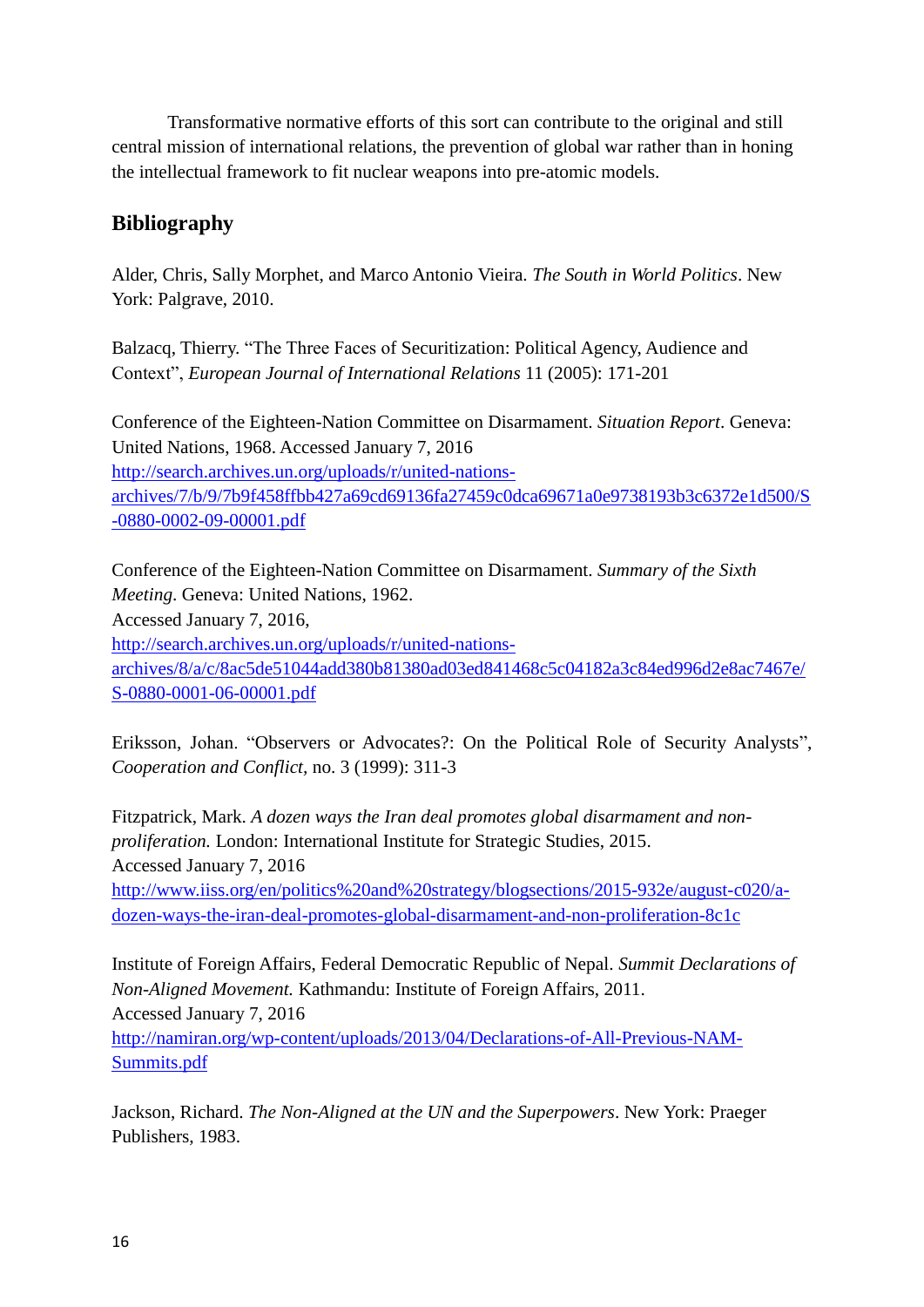Jaipal, Rikhi. *Non-Alignment: Origins, Growth and Potential for World Peace*. New Delhi: Allied Publishers Private Limited, 1987.

Milliken, Jennifer. "The Study of Discourse in International Relations: A Critique of Research and Methods.‖ *European Journal of International Relations***,** no. 2 (1999): 225-254

Ministry of Foreign Affairs, Republic of Indonesia. *Asia-Africa Speak from Bandung.* Djakarta: Ministry of Foreign Affairs, 1955. Accessed January 7, 2016 [http://franke.uchicago.edu/Final\\_Communique\\_Bandung\\_1955.pdf](http://franke.uchicago.edu/Final_Communique_Bandung_1955.pdf)

Morgenthau, Hans. *A New Foreign Policy for the United States*. London: Pall Mall Press, 1969.

Mortimer, Robert. *The Third World Coalition in International Politics*. Boulder, Colo.: Westview Press, 1984.

Non-Aligned Movement. *Tehran Declaration.* Tehran: Non-Aligned Movement, 2012. Accessed January 7, 2016 [http://namiran.org/Files/16thSummit/FinalDocument\(NAM2012-Doc.1-Rev.2\).pdf](http://namiran.org/Files/16thSummit/FinalDocument(NAM2012-Doc.1-Rev.2).pdf)

Plesch, Dan and Kevin Miletic. "GCD: the way forward." Paper presented at the 70<sup>th</sup> First Committee of the UN General Assembly, New York, October 21, 2015.

Plesch, Dan and Thomas G. Weiss, eds. *Wartime Origins and the Future United Nations*. London: Routledge, 2015.

Prashad, Vijay. *The Darker Nations: A People's History of the Third World.* New York: New Press, 2007.

Pubantz, Jerry, and John Allphin Moore. "Eighteen Nation Disarmament Committee (ENDC)." in *Encyclopaedia of the United Nations*. New York: Facts On File, Inc., 2008. Accessed January 7, 2016

[http://www.fofweb.com/History/HistRefMain.asp?iPin=EUNN0133&SID=2&DatabaseName=Modern](http://www.fofweb.com/History/HistRefMain.asp?iPin=EUNN0133&SID=2&DatabaseName=Modern+World+History+Online&InputText=%22Eighteen+Nation+Disarmament+Committee+ENDC%22&SearchStyle=&dTitle=Eighteen+Nation+Disarmament+Committee+%28ENDC%29&TabRecordType=All+Records&BioCountPass=0&SubCountPass=2&DocCountPass=0&ImgCountPass=0&MapCountPass=0&FedCountPass=&MedCountPass=0&NewsCountPass=0&RecPosition=1&AmericanData=&WomenData=&AFHCData=&IndianData=&WorldData=Set&AncientData=&GovernmentData) [+World+History+Online&InputText=%22Eighteen+Nation+Disarmament+Committee+ENDC%22&Sear](http://www.fofweb.com/History/HistRefMain.asp?iPin=EUNN0133&SID=2&DatabaseName=Modern+World+History+Online&InputText=%22Eighteen+Nation+Disarmament+Committee+ENDC%22&SearchStyle=&dTitle=Eighteen+Nation+Disarmament+Committee+%28ENDC%29&TabRecordType=All+Records&BioCountPass=0&SubCountPass=2&DocCountPass=0&ImgCountPass=0&MapCountPass=0&FedCountPass=&MedCountPass=0&NewsCountPass=0&RecPosition=1&AmericanData=&WomenData=&AFHCData=&IndianData=&WorldData=Set&AncientData=&GovernmentData) [chStyle=&dTitle=Eighteen+Nation+Disarmament+Committee+%28ENDC%29&TabRecordType=All+Re](http://www.fofweb.com/History/HistRefMain.asp?iPin=EUNN0133&SID=2&DatabaseName=Modern+World+History+Online&InputText=%22Eighteen+Nation+Disarmament+Committee+ENDC%22&SearchStyle=&dTitle=Eighteen+Nation+Disarmament+Committee+%28ENDC%29&TabRecordType=All+Records&BioCountPass=0&SubCountPass=2&DocCountPass=0&ImgCountPass=0&MapCountPass=0&FedCountPass=&MedCountPass=0&NewsCountPass=0&RecPosition=1&AmericanData=&WomenData=&AFHCData=&IndianData=&WorldData=Set&AncientData=&GovernmentData) [cords&BioCountPass=0&SubCountPass=2&DocCountPass=0&ImgCountPass=0&MapCountPass=0&Fe](http://www.fofweb.com/History/HistRefMain.asp?iPin=EUNN0133&SID=2&DatabaseName=Modern+World+History+Online&InputText=%22Eighteen+Nation+Disarmament+Committee+ENDC%22&SearchStyle=&dTitle=Eighteen+Nation+Disarmament+Committee+%28ENDC%29&TabRecordType=All+Records&BioCountPass=0&SubCountPass=2&DocCountPass=0&ImgCountPass=0&MapCountPass=0&FedCountPass=&MedCountPass=0&NewsCountPass=0&RecPosition=1&AmericanData=&WomenData=&AFHCData=&IndianData=&WorldData=Set&AncientData=&GovernmentData) [dCountPass=&MedCountPass=0&NewsCountPass=0&RecPosition=1&AmericanData=&WomenData=](http://www.fofweb.com/History/HistRefMain.asp?iPin=EUNN0133&SID=2&DatabaseName=Modern+World+History+Online&InputText=%22Eighteen+Nation+Disarmament+Committee+ENDC%22&SearchStyle=&dTitle=Eighteen+Nation+Disarmament+Committee+%28ENDC%29&TabRecordType=All+Records&BioCountPass=0&SubCountPass=2&DocCountPass=0&ImgCountPass=0&MapCountPass=0&FedCountPass=&MedCountPass=0&NewsCountPass=0&RecPosition=1&AmericanData=&WomenData=&AFHCData=&IndianData=&WorldData=Set&AncientData=&GovernmentData) [&AFHCData=&IndianData=&WorldData=Set&AncientData=&GovernmentData=](http://www.fofweb.com/History/HistRefMain.asp?iPin=EUNN0133&SID=2&DatabaseName=Modern+World+History+Online&InputText=%22Eighteen+Nation+Disarmament+Committee+ENDC%22&SearchStyle=&dTitle=Eighteen+Nation+Disarmament+Committee+%28ENDC%29&TabRecordType=All+Records&BioCountPass=0&SubCountPass=2&DocCountPass=0&ImgCountPass=0&MapCountPass=0&FedCountPass=&MedCountPass=0&NewsCountPass=0&RecPosition=1&AmericanData=&WomenData=&AFHCData=&IndianData=&WorldData=Set&AncientData=&GovernmentData)

Riedel, Bruce. ―JFK's Overshadowed Crisis.‖ *The National Interest*, July-Aug. 2012. Accessed January 7, 2016

<http://nationalinterest.org/article/jfks-overshadowed-crisis-7073?page=show>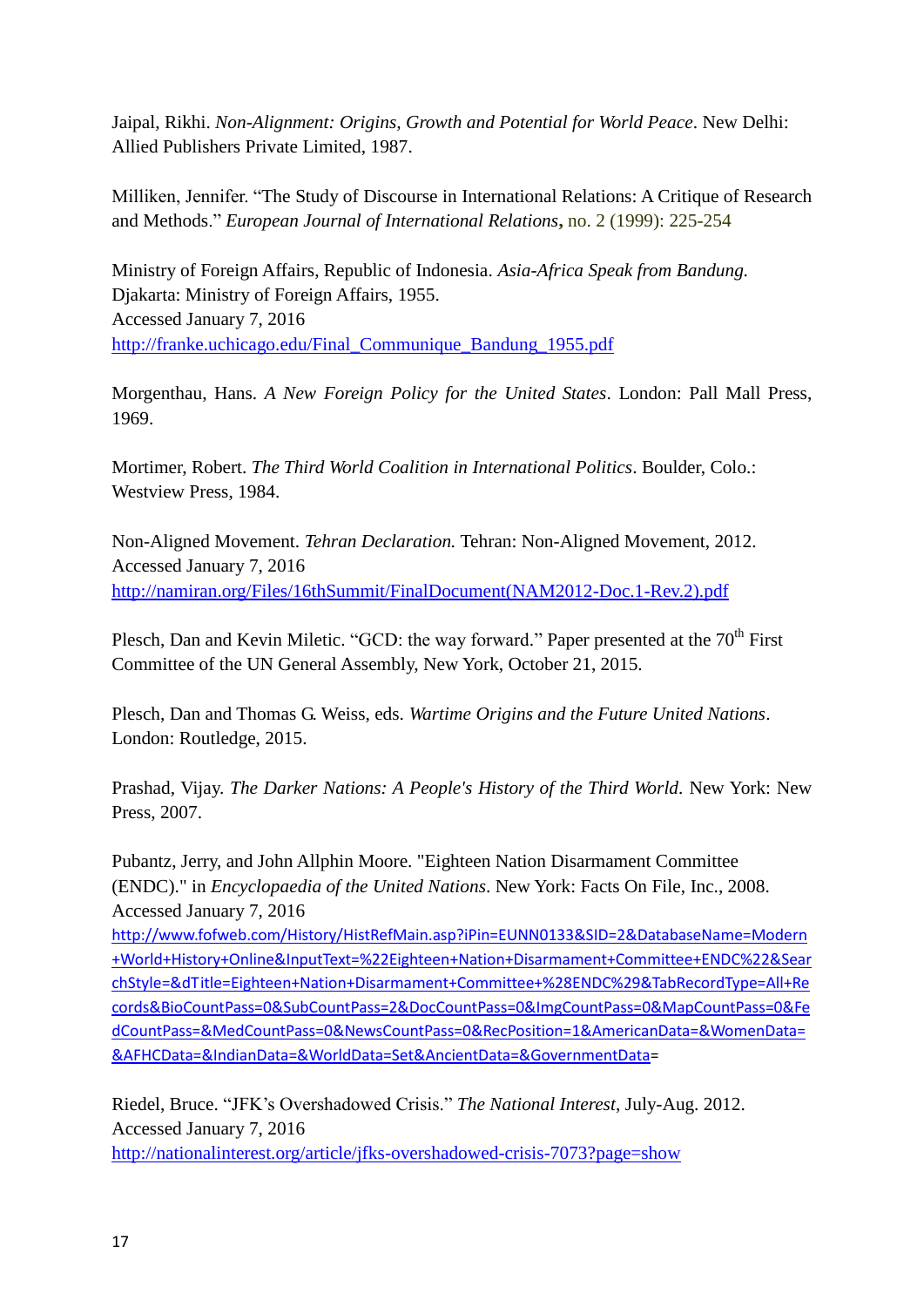Shultz, George, William Perry, Henry Kissinger and Sam Nunn. "Deterrence in the Age of Nuclear Proliferation‖, *The Wall Street Journal*, March 7, 2011. http://www.wsj.com/articles/SB10001424052748703300904576178760530169414

United Nations. *Report to the Secretary-General*, New York: United Nations, 1951. [http://search.archives.un.org/uploads/r/united-nations-](http://search.archives.un.org/uploads/r/united-nations-archives/9/f/3/9f39703513e94771630116e76770fb1e7aaed72249073d027b0fa80a9b5229ab/S-0922-0006-01-00001.pdf)

[archives/9/f/3/9f39703513e94771630116e76770fb1e7aaed72249073d027b0fa80a9b5229ab/S](http://search.archives.un.org/uploads/r/united-nations-archives/9/f/3/9f39703513e94771630116e76770fb1e7aaed72249073d027b0fa80a9b5229ab/S-0922-0006-01-00001.pdf) [-0922-0006-01-00001.pdf](http://search.archives.un.org/uploads/r/united-nations-archives/9/f/3/9f39703513e94771630116e76770fb1e7aaed72249073d027b0fa80a9b5229ab/S-0922-0006-01-00001.pdf)

Westad, Arne. *The Global Cold War: Third World Interventions and the Making of Our Times.*  Cambridge: Cambridge University Press, 2006.

## **Notes**

6. It is worth noting that most of these appeared in book reviews as opposed to articles.

13. Ibid., 18.

21. Prashad, *The Darker Nations*, 42.

- 23. Westad, *The Global Cold War*, 100.
- 24. United Nations General Assembly, "Report to the Secretary-General," 1-33.

25.Ibid.,

- 26. Nepali Institute of Foreign Affairs, "Summit Declarations of NAM,"3-4.
- 27. Mortimer, *The Third World Coalition*, 14.
- 28. Jaipal, *Non-Alignment*, 68.
- 29. Jackson, *The Non-Aligned*, 172.
- 30. Jaipal, *Non-Alignment*, 72.
- 31. Jackson, *The Non-Aligned*, 172.
- 32. Prashad, *The Darker Nations*, 43.

**<sup>.</sup>** <sup>1</sup> The author recognises the research assistance of Kevin Miletic and David Franco.

<sup>2</sup> Alden, Morphet, and Vieira, *The South in Global Politics*.

<sup>3</sup> Alden et al., *The South in Global Politics*, 2.

<sup>4.</sup> Milliken, "The Study of Discourse," 231.

<sup>5.</sup> The Editorial Board at *Millennium* could not confirm the total number of articles and book reviews published since 1971. However, in 2003 Mark Hoffman noted that between 1971 and 2003 some 3,000 total articles and book reviews had been published, and my estimate is that by the end of 2010 *Millennium* surpassed the figure of 4,000 total articles and book reviews.

<sup>7.</sup> For further information see Eriksson (1999) andBalzacq (2005)

<sup>9.</sup> Alden et al., *The South in World Politics*," 9.

<sup>10.</sup> Prashad, *The Darker Nations*, 143.

<sup>11.</sup> Ibid., 143.

<sup>12.</sup> Alden et al., *The South in World Politics*," 6.

<sup>14.</sup> Plesch and Miletic, "GCD: the way forward", 1.

<sup>15.</sup> Morgenthau, A New Foreign Policy", 208.

<sup>16.</sup> Ibid., 208.

<sup>17.</sup> Ibid., 230.

<sup>18.</sup> Ibid., 240.

<sup>19</sup> Plesch and Weiss, eds., *Wartime Origins and the Future United Nations*.

<sup>20.</sup> Indonesian Ministry of Foreign Affairs, "Asia-Africa speak from Bandung," 167.

<sup>22.</sup> Ibid.